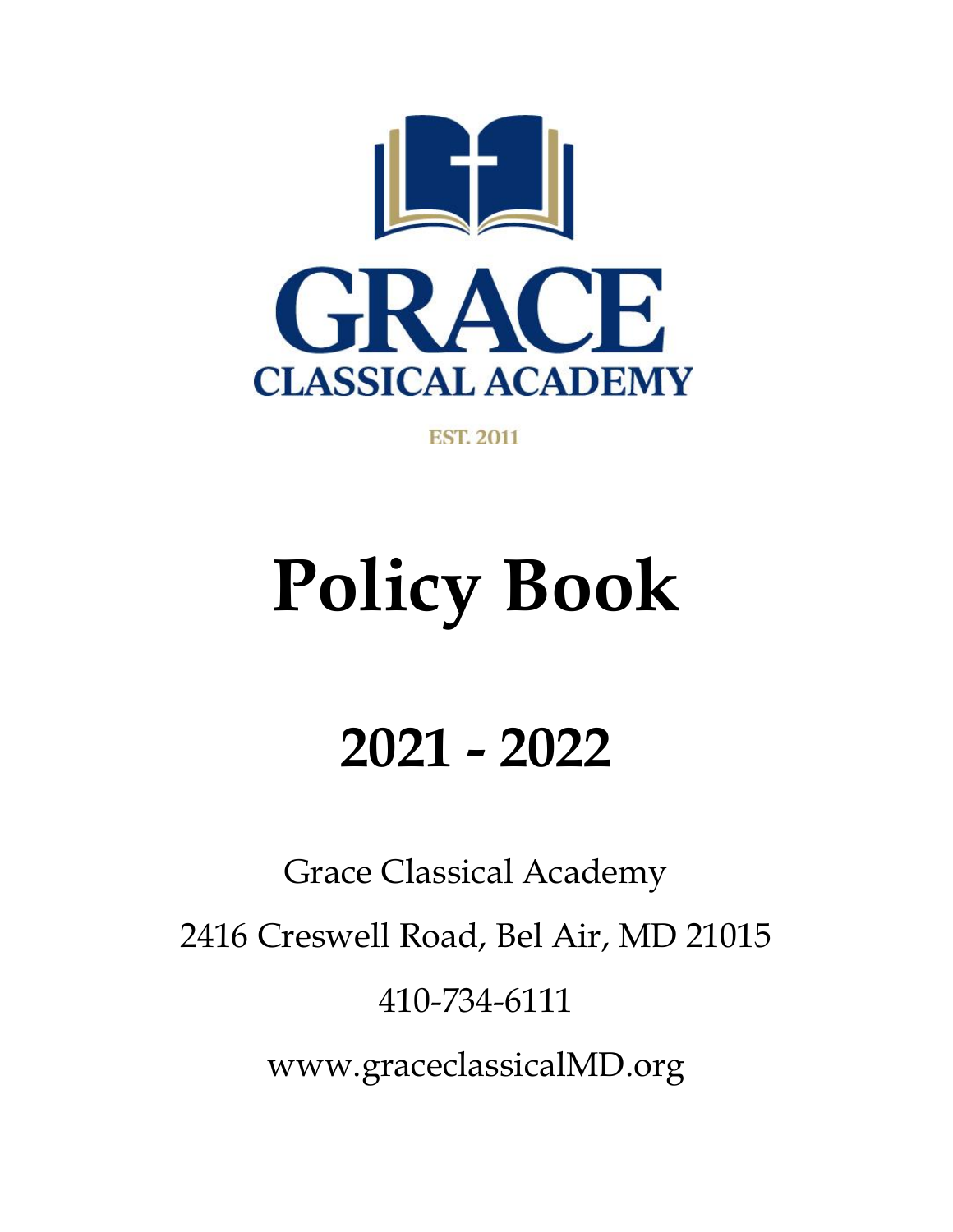## **Policy Book**

## **Table of Contents**

#### **Page**

- **School Profile**
- **Statement of Purpose, Mission Statement, Vision Statement, Statement of Faith**
- **Classical Model**
- **Statement of Faculty Qualifications**
- **Student / Teacher Ratio**
- **Admission Policy**
- **Tuition Information**
- **Traffic and Parking**
- **Building Security and School Visits Procedures**
- **Discipline Philosophy and Policy**
- **School Communication**
- **Parent Involvement**
- **Attendance Policies**
- **13 Academic Policies**
- **High School Units of Credit**
- **Medication Policy**
- **Additional Information and Policies**
- **Uniform Policy**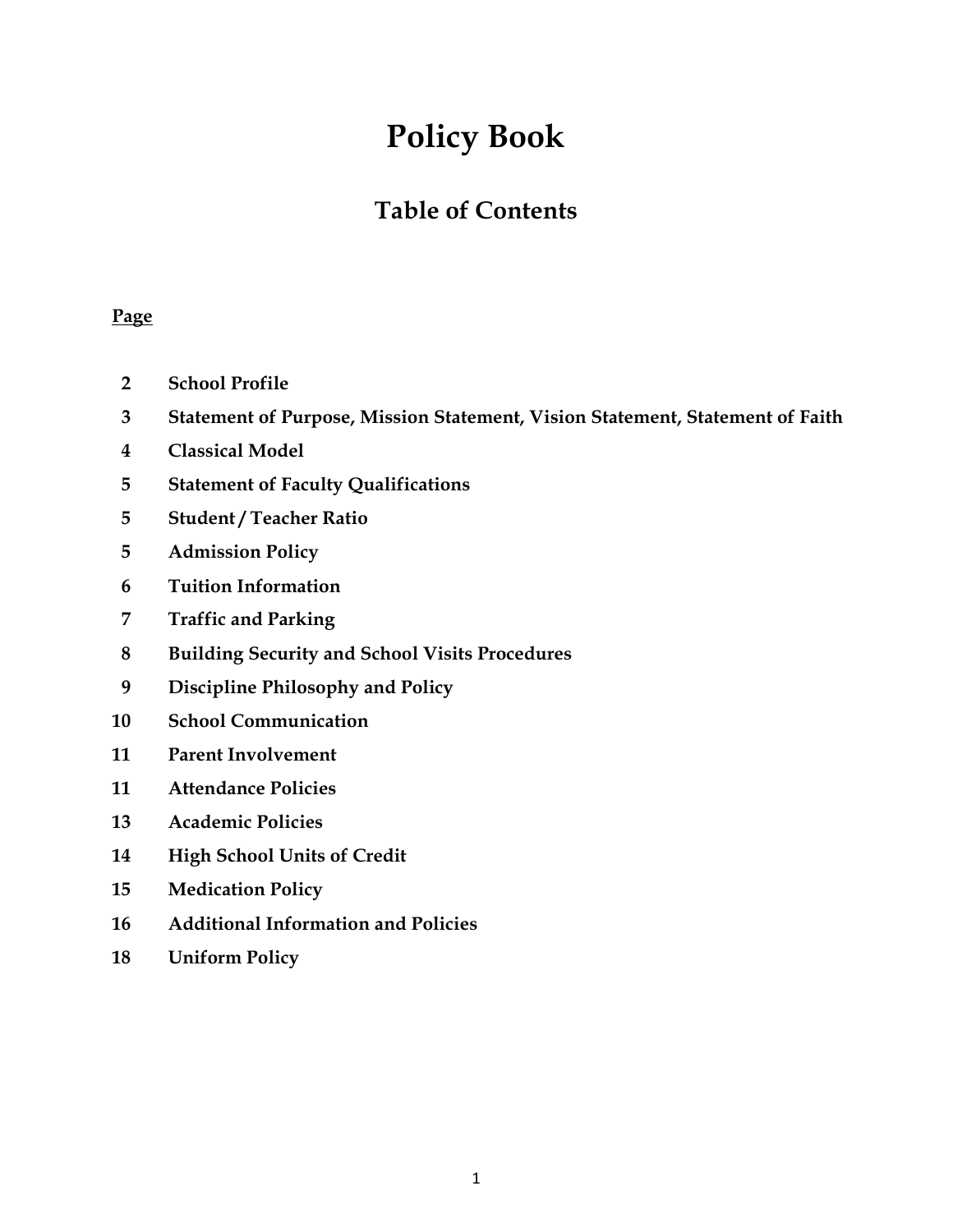

## **School Profile**

| Distinctives:                     | Christian (non-denominational)<br>Classical<br>Challenging and developmentally appropriate<br>Highly experienced and classically-trained faculty<br>Affordable (family friendly "inclusive" tuition); No re-enrollment, book,<br>technology, or activity fees except per sport. |                                                                                                                                           |  |
|-----------------------------------|---------------------------------------------------------------------------------------------------------------------------------------------------------------------------------------------------------------------------------------------------------------------------------|-------------------------------------------------------------------------------------------------------------------------------------------|--|
| <b>Grade levels:</b>              | PreK-3 through 12 <sup>th</sup> grade                                                                                                                                                                                                                                           |                                                                                                                                           |  |
| Location:                         | 2416 Creswell Road<br>Bel Air, MD 21015                                                                                                                                                                                                                                         |                                                                                                                                           |  |
| <b>School hours:</b>              | Full day Grades 1-12<br>Kindergarten<br>Kindergarten<br>$PreK-3-M/Th.$<br>$PreK-4-T/W/F$<br><b>Before School Care</b><br><b>Extended Day</b><br>Homework Club                                                                                                                   | $9:00 - 3:30$<br>$9:00 - 12:00$<br>$12:30 - 3:30$<br>$9:00 - 11:30$<br>$9:00 - 11:30$<br>$8:00 - 8:45$<br>$12:00 - 3:30$<br>$3:45 - 5:00$ |  |
| <b>Contact information:</b>       | <b>Educational Director:</b>                                                                                                                                                                                                                                                    | Deborah Glasgow                                                                                                                           |  |
|                                   | <b>Administrative Director:</b>                                                                                                                                                                                                                                                 | Jacqueline Hutcheson                                                                                                                      |  |
| <b>Phone Number: 410-734-6111</b> |                                                                                                                                                                                                                                                                                 |                                                                                                                                           |  |
| Email:                            | office@graceclassicalMD.org                                                                                                                                                                                                                                                     |                                                                                                                                           |  |

**Website:** [www.graceclassicalMD.org](http://www.graceclassicalmd.org/)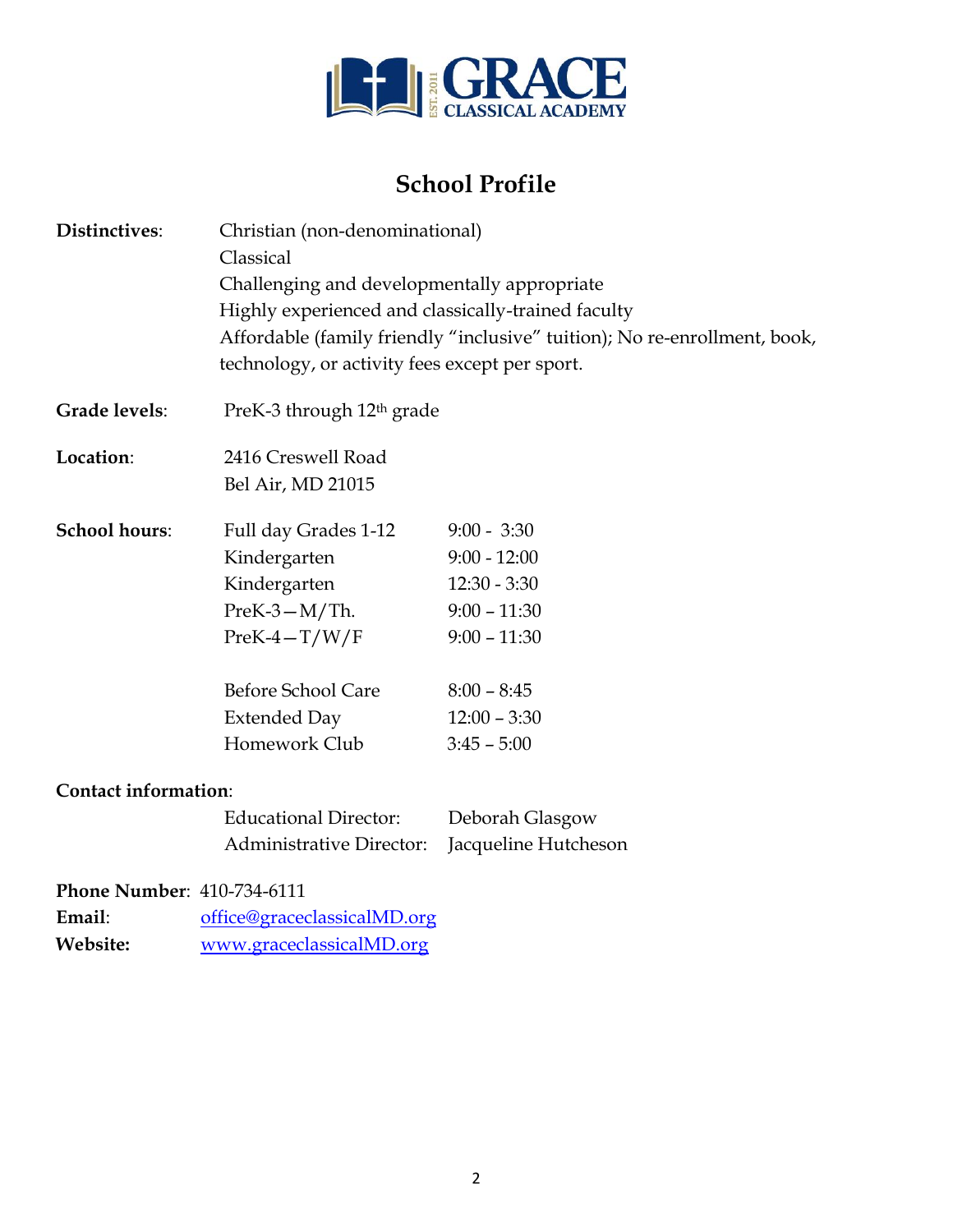#### **Statement of Purpose**

 Grace Classical Academy provides a full PreK-3 – 12th grade programming by using engaging methods such as the classical model of education. This model originates from ancient cultures and is based on the Latin word, "Trivium," which is translated three-fold or three-part way. The three stages of the Trivium are the Grammar stage (grades Pre-K through 6), the Logic or Dialectic stage, (grades 7-8), and the Rhetoric stage (grades 9-12).

Grammar stage instruction focuses on mastering a rich body of information and facts by engaging methods such as songs and jingles. Students in the Logic/Dialectic stage learn how to think analytically and develop their use of inductive and deductive reasoning skills. Rhetoric students polish their writing and speaking skills, helping them to be persuasive and eloquent in oral and written presentations. Our curriculum is thoroughly integrated with the truth of our faith. The goal is to help students develop a Christian worldview and think biblically.

#### **Mission Statement**

Grace Classical Academy is dedicated to assisting families in the instruction of their children using the classical model of education. This is accomplished by employing developmentally appropriate and academically challenging methods. Our goal is to equip children to think and act biblically in all areas of life, inspiring them to lead and serve others for the glory of God.

#### **Vision Statement**

Equipping children to think and act biblically using the classical model of education.

.

#### **Statement of Faith**

 *As a nondenominational school, these core beliefs form the biblical underpinnings for our teaching.* 

- We believe the Bible to be the only inspired, infallible, authoritative Word of God.
- We believe that there is one God, existing eternally in three Persons– Father, Son, and Holy Spirit.
- We believe in the deity of the Lord Jesus Christ, in His virgin birth, in His sinless life, in His miracles, in His victorious and atoning death through His shed blood, in His bodily resurrection, in His ascension to the right hand of the Father, and in His physical return in power and glory.
- We believe that for the salvation of lost and sinful man, the Holy Spirit's regenerating work is absolutely essential; that salvation is based on God's grace, through faith alone.
- We believe in the ongoing, sustaining work of the Holy Spirit, Who resides in the Christian, enabling each to live a godly life.
- We believe in the resurrection of both the saved and the lost; the saved into the conscious eternal presence of God, and the lost into conscious eternal separation from God.
- We believe in the spiritual unity of believers in our Lord Jesus Christ.
- We believe that marriage is intended by God to be between a man and a woman, and that gender is determined by God at conception.

*In the essentials of the Christian faith, we advocate unity; in non-essentials, we embrace liberty; in all things, we seek to practice charity, pro gloria Dei, for the glory of God.*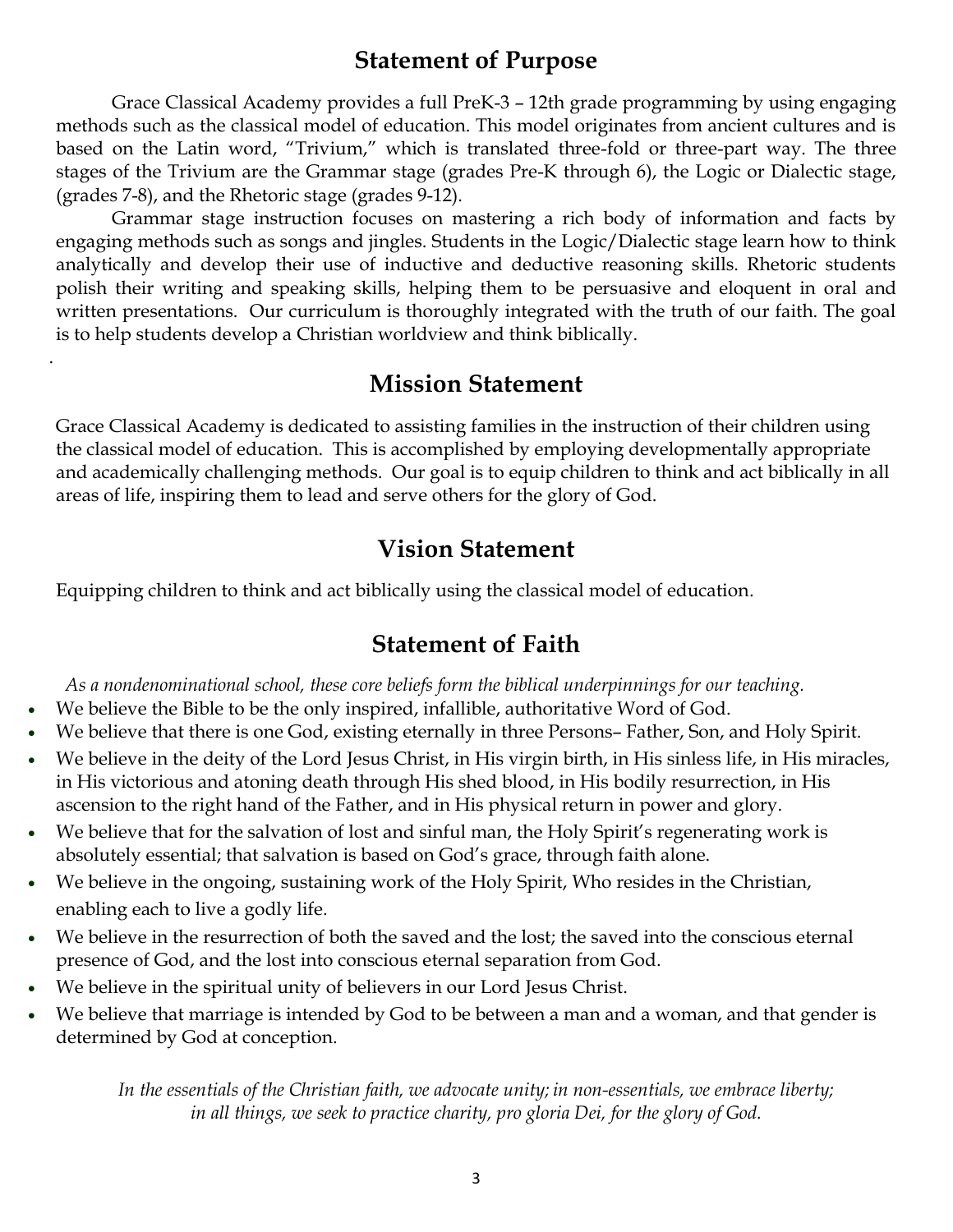## **Classical Model**

#### **Classical Model**

- Traditional back-to-basics approach
- Trivium historically proven model

Grammar (Pre-K–6th) Logic  $(7<sup>th</sup>-8<sup>th</sup>)$ Rhetoric (9th–12th)

#### **Curriculum – Grammar Stage**

- Developmentally appropriate
- Methodology that enhances mastery
- Specifics:

Sequential phonics program Literature-based reading Systematic approach to writing and grammar American and world history Unique approach to math and science Cursive handwriting Latin instruction

#### **Curriculum – Grades 7–12**

- Dialectic Stage
	- Formal instruction in logic
	- Rich content that develops students' thinking skills
- Rhetoric Stage

Instruction in advanced writing and oratory Senior thesis

- Subject Areas
	- Humanities
	- Math
	- Science
	- Foreign Language
	- Bible
	- Core (Logic, Rhetoric, Civics, Debate, Senior Thesis)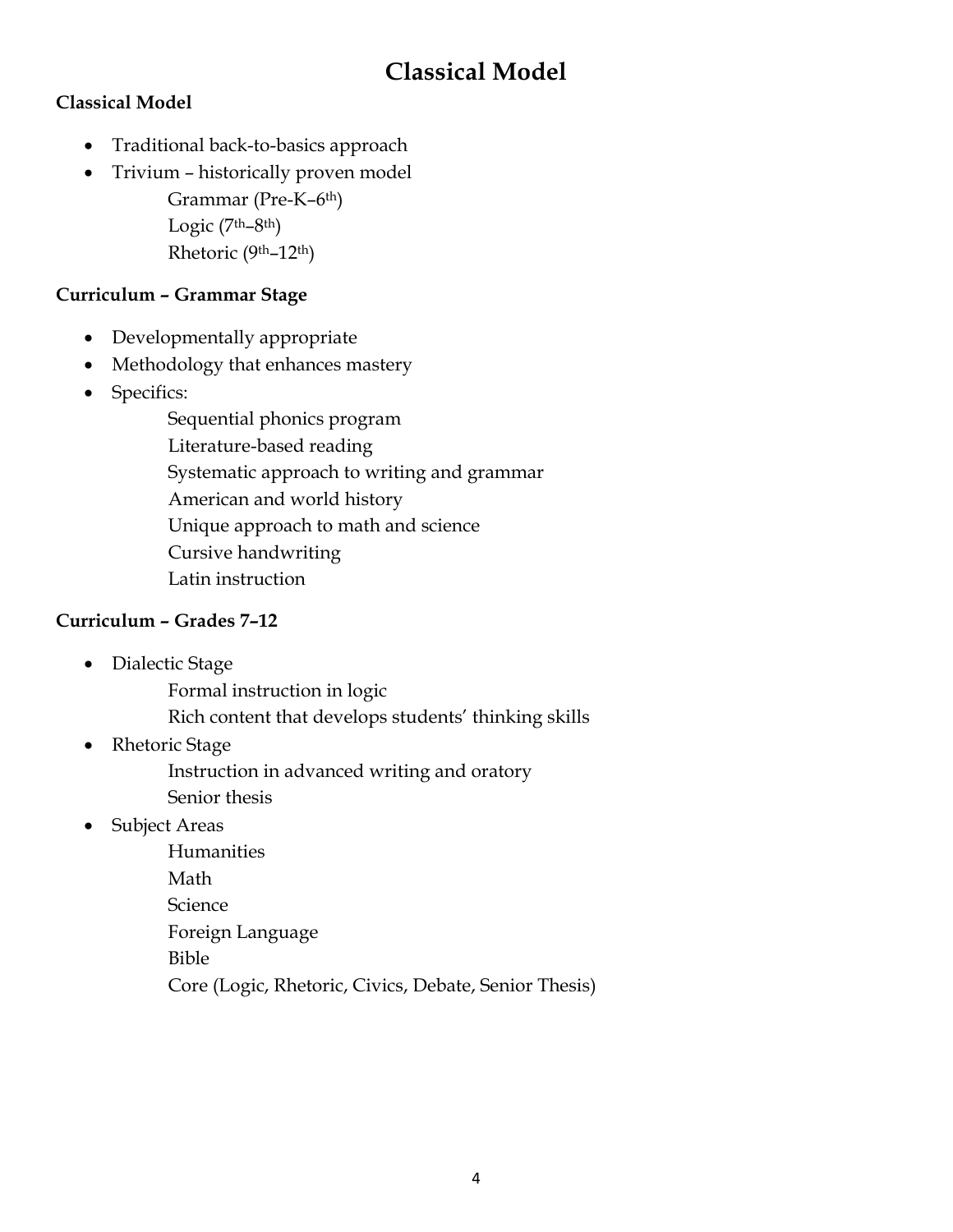## **Statement of Faculty Qualifications**

The faculty of Grace Classical Academy must have a passion for God, a gift for teaching, and a love for children. The minimum educational requirement is a Bachelor's degree, and experience in teaching is preferred. Many teachers at our school have received specialized training in teaching methodologies that support classical instruction. Most importantly, all faculty and staff must be mature Christians, with no exceptions to the school's statement of faith and philosophy of education.

## **Student / Teacher Ratio**

| <b>Class sizes:</b> |         |                  |
|---------------------|---------|------------------|
| PreK-3              | 11      | Teacher and Aide |
| $PreK-4$            | 11      | Teacher and Aide |
| K                   | 16      | Teacher and Aide |
| $1-12$              | $18-20$ | Teacher          |

## **Admission Policy**

It is the policy of Grace Classical Academy to consider admission to any student whose parents support the mission, philosophy, faith statement and policies of the school, and whose educational needs can be met by the program. Grace Classical Academy is a developmentally appropriate school that integrates the Classical model of education with the truth of Christianity.

- PreK-3, PreK-4, K, 1st and 2nd grade students must be the appropriate age before September 1st of the grade for which the student is applying.
- Students entering PreK-3 and PreK-4: Students come to school with a parent for a scheduled observation.
- Students entering grades K 6: Each student will have an individual educational assessment; submission of current school records are also required.
- Students entering grades 7 and above will be required to submit current school records and attend an interview with parents. Students may also be asked to complete an educational assessment.
- After the application process and assessment/interview are complete, an admission decision will be communicated to parents.
- A student will be considered enrolled when the enrollment contract is signed and returned to the school.
- An application fee of \$125 for grades K–12 and \$75 for grades PreK-3 & PreK-4 should be included with each application.

*Grace Classical Academy admits students of any race, color, or national or ethnic origin to all the rights, privileges, programs and activities generally accorded or made available to students at the school. It does not discriminate on the basis of race, color, or national or ethnic origin in the administration of its educational policies, admissions policies, scholarship and loan programs, athletic programs, or other school-administrated programs.*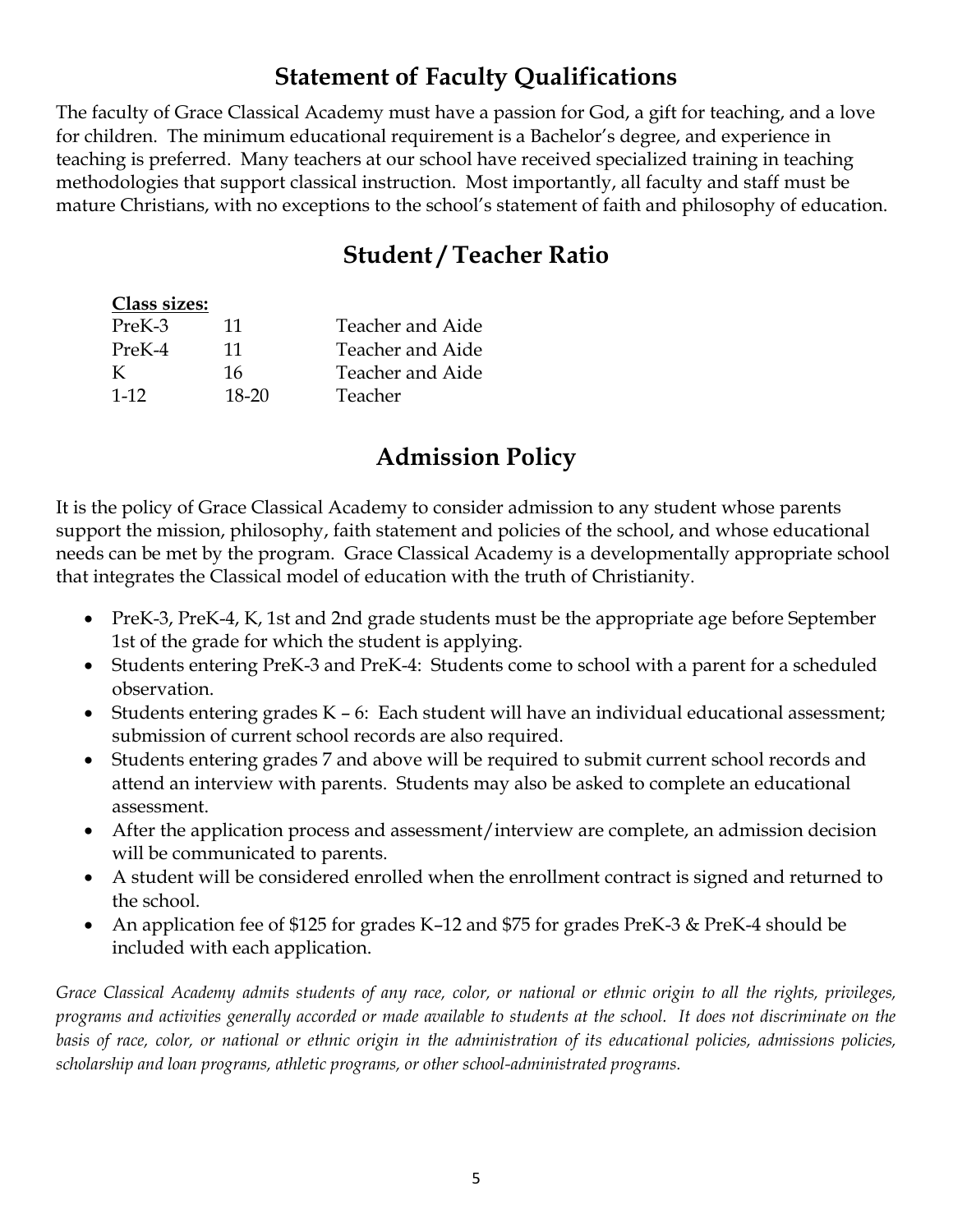## **Tuition Information**

#### **Contractual Obligations**

It is understood that the enrollment contract is a legally binding contract. Parents are bound by the terms stated in the contract when it is signed and returned to the school. Because budgets are based on enrollment contracts, it is not possible to release families from their financial obligation unless there is an extreme situation. We trust that families will honor their word.

#### **Tuition Schedule**

The 2021 - 2022 tuition levels for Grace Classical Academy are as follows:

- PreK-3 \$2,375
- PreK-4 \$3,025
- Kindergarten \$5,000
- $\bullet$  1<sup>st</sup> through 6<sup>th</sup> \$8,925
- $7<sup>th</sup>$  through  $12<sup>th</sup>$  \$8,975

#### **Application fees:**

PreK-3 & 4: \$75, and K – 12th: \$125

#### **Tuition discounts available:**

- Sibling Discount: \$500 for each child after oldest (prorated for Pre-K and K
- Active Military Discount: \$300 off per family
- Early Pay Discount: 2% off family tuition paid-in-full by July 1st

There are no fees for books or materials although there are additional fees for uniforms, field trips and school supplies.

#### **Tuition Payment Options**

There are three options for tuition payments.

- 1. Tuition can be paid in full annually on July  $1<sup>st</sup>$  for the full year. This payment will be made directly by check to the school, and there will be no service fee.
- 2. Tuition can be paid semi-annually on July 1<sup>st</sup> and December 1<sup>st</sup>. These payments will be made directly by check to the school, and there will be no service fees.
- 3. Tuition can be paid in 10 monthly installments, which will be set up through FACTS Tuition Management Company and there will be a \$45 annual service fee per family. After your child is accepted and the enrollment contract is signed, the school will provide you with the information needed to register for this service online. FACTS will allow you to set up payments via direct withdrawal from your bank account or by credit card (additional fee if using a credit card). Payments are paid July 1st through April 1st.
- 4. If paying with FACTS, a \$100 fee per family will be assessed if not registered by June 15th.

#### **Financial Aid Information**

Grace Classical Academy tuitions are lower than most area private schools. We recognize that in some cases it may still be difficult for families to afford tuition payments. We have a Financial Aid fund that can be used to help in these situations. This fund is primarily donation-based and may be augmented through fundraising efforts.

Please contact the school for procedures to apply for financial aid.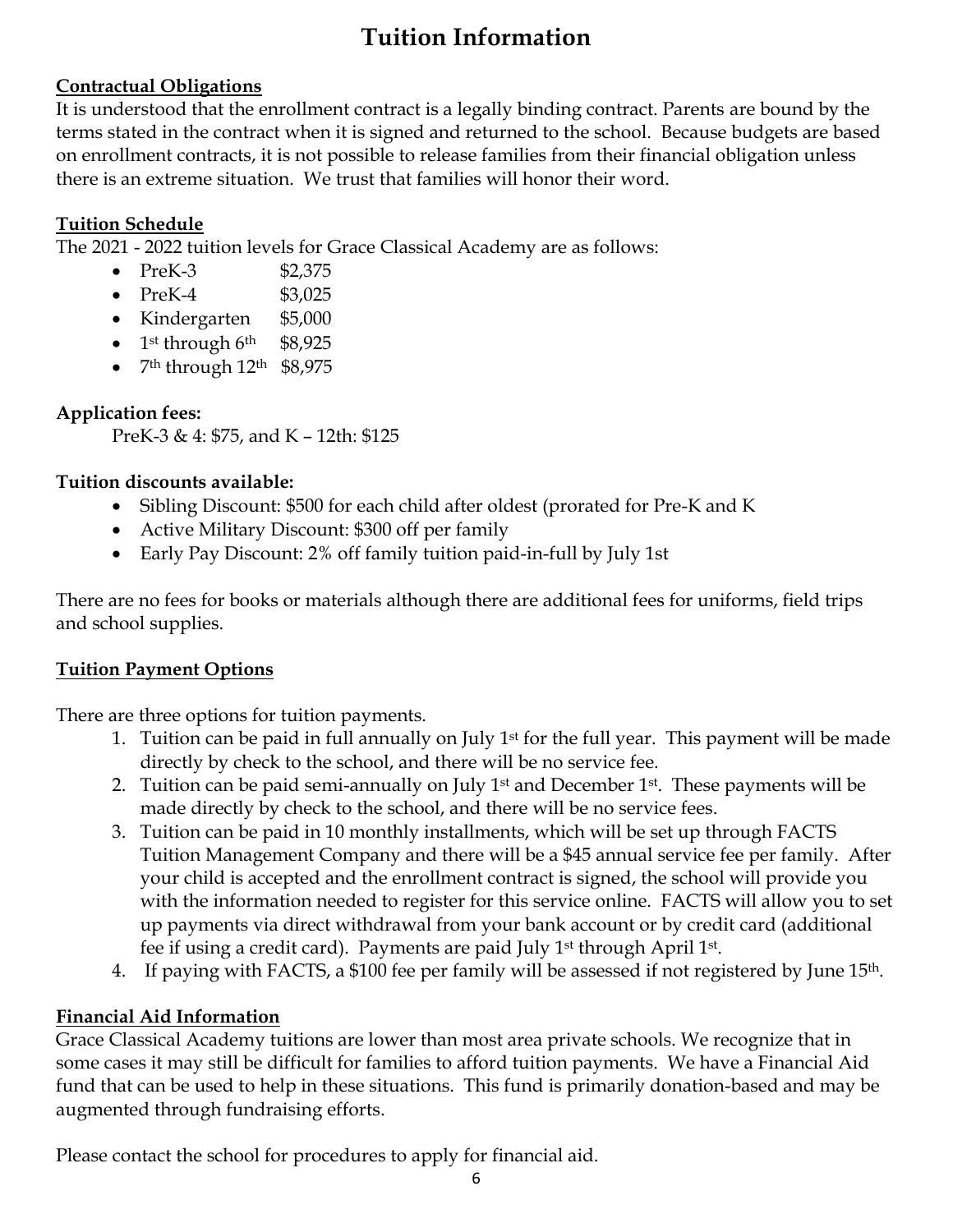## **Traffic and Parking**

**School begins at 9:00 a.m. and students may arrive at 8:45 a.m. Please do not drop your child off before 8:45 a.m. as student supervision is not available. It is our goal to have the children arrive and depart from school safely. Please help us accomplish this by following these procedures.** 

#### **Parking**

Student Parking – Student Drivers: Students may park in student parking.

Parents and Visitors – Parents may park in the spaces nearest the basketball court and next to the field near the softball diamond.

Faculty and Staff – The spaces in the middle of the driveway and next to the field in the front of the school are reserved for faculty and staff.

#### **Traffic Rules**

All cars will enter the campus from route 543. Traffic will be two-way at the main entrance (in front of the mansion) and one-way in front of the school building around the parking spaces. **Please do not change lanes unless directed by staff.** 

Due to the high volume of traffic and for your safety we strongly recommend that drivers only make a right-hand turn between the hours of 3:30 – 4:00 p.m. If you need to go south on Route 543 (toward Bel Air), please exit the campus to the right onto 543, turn right at Goat Hill Road, and then turn right onto Route 136. At the traffic light you can then proceed to turn left onto 543. *Please note that student drivers must turn right at dismissal for their safety.* 

#### **Morning Arrival**

All cars will enter from Route 543 and drive in a **single lane** traveling toward the school building. Cars should proceed to the front of the building stopping at the orange cones. At 8:45, a staff person will be stationed near the flagpoles and direct cars to form a second lane when the first lane is complete. **Children should remain in cars until the whistle is blown by the staff person at the front door.** Pre-K families please display your carpool sign in the driver's side front window. Pre-K students should remain in their car until the teacher or assistant comes to sign them in and escorts them to the building. School personnel are not permitted to unbuckle seatbelts. Cars will be dismissed one lane at a time by the staff person at the front door when all the children are safely in the building. *Please do not change lanes unless directed to do so by a staff person as children may still be moving.* 

#### **Pre-K and Kindergarten Dismissal**

Pre-K & Kindergarten: Pre-K dismisses at 11:30 a.m. Kindergarten dismisses at 12:15 p.m. Drivers should form a **single** line beginning at the orange cones. *Please display your carpool sign in the driver's side front window.* Children will be dismissed one at a time. Please remain in your car until the teacher brings your child to you. School personnel are not permitted to buckle seatbelts. Pre-K students must be signed out before leaving.

#### **Noon Dismissal**

On scheduled half-days, all grades, Kindergarten through 12th Grade, will dismiss at 12:00. If you have older children and it would be helpful to have your PreK-3 or PreK-4 child remain until the 12:00 dismissal, please email or call the office. Our Pre-K teachers have graciously agreed to have the children remain in their classroom until 12:00 on these days.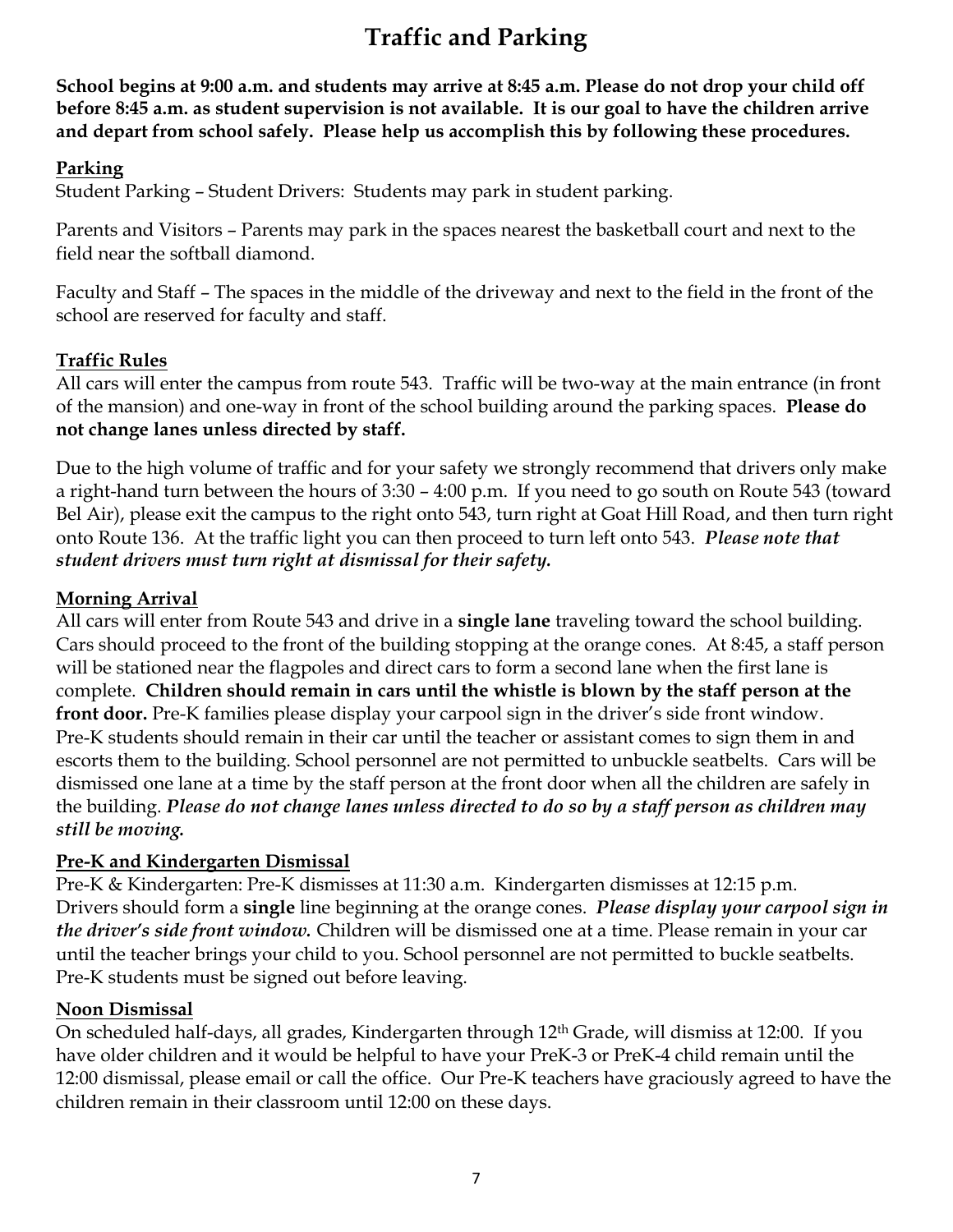## **Traffic and Parking (continued)**

#### **Regular School Dismissal for Grades 1-12 is 3:30 p.m.**

Please contact the school office if you are delayed. Drivers should form two lanes beginning at the orange cones. The second lane should not begin until the first lane is full to the flagpoles to allow for cars to exit the parking lot if necessary. *Please display your carpool sign in the driver's side front window*. A parent volunteer will list names of carpools and children will be dismissed from the building (Grades 1-6). Upper School students (Grades 7-12) will walk to cars from the front porch when directed by the staff person directing carpool. When all children are safely in cars, the staff person will direct cars to exit one lane at a time.

#### **Late Arrival**

Students arriving after 9:00 a.m. will need to have their parent or carpool driver escort them to the office to be signed in.

#### **Early Dismissal**

Please try to avoid scheduling appointments during the school day. If scheduling a doctor's/dentist appointment requiring your child to leave before 3:30 is unavoidable, please make every effort to fill out an early dismissal form or send/email a note to the school office the day before the appointment.

## **Building Security and School Visits Procedures**

#### **Security**

While we always strive to be gracious, for security purposes it is important that the entrance door to remain locked unless someone is admitted from the office. Each person must be admitted by a staff person only. For safety reasons, please check when you enter or exit that unknown people do not take the opportunity to come into the school building. We ask that you help us with this so that the office is aware of everyone who is coming into the building.

#### **Entering**

When coming to the entrance of the school building, please ring the doorbell to the left of the double doors. You will be greeted at the door by a staff member to be let into the building. Please check in at the office to sign in and receive a visitor's badge before visiting any area of the school. We ask that if parents are bringing any lunches, books, etc. to the school for their children that the items be left with the administrative staff in the office to be delivered to students by staff. This is to minimize disruptions to instruction in classrooms.

#### **Exiting**

When you are ready to leave the building, please return your badge to the school office and sign out. When exiting, please do not hold the door open for anyone to enter.

#### **Animals on Campus**

Before bringing animals/pets to campus, please check with the administration. Please ensure that dogs and other pets remain in cars. We need to ensure the safety of our students.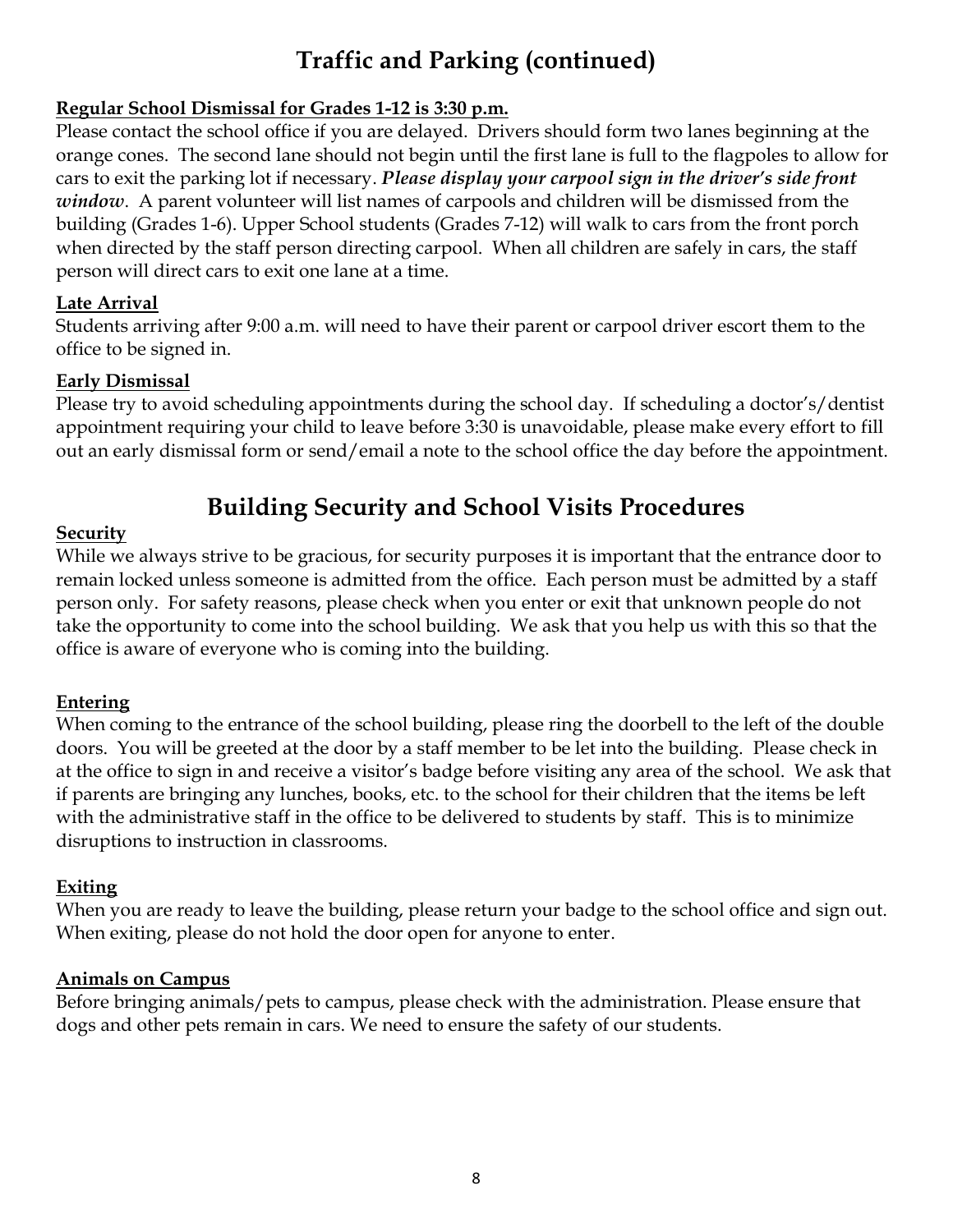## **Discipline Philosophy & Policy**

Our discipline policy will focus on teaching and training children and developing character. Children will know they are loved, and the faculty and staff will guide them to obedience. Unacceptable behavior will be addressed so children who are striving to cooperate will not have their education disrupted.

Discipline approaches will be appropriate to the children's stages of development. Policies will be implemented to encourage obedience and principles found in the Bible will be taught and applied.

#### **Student Code**

Grace Classical Academy Students will strive to:

- Treat everyone with grace and respect
- Work faithfully and responsibly
- Be truthful and honorable

#### **Pre-Grammar**

Students in grades PreK-3 and PreK-4 will learn to follow the routine of the classroom. If any child has difficulty following directions he/she may spend some time in the office with the Educational Director. If there is a pattern of non-compliance, the child's parents will be called and be required to pick up the child from school.

#### **Grades K-6**

Students in grades K-6 will each have a "Stamp Calendar." Each child will have the opportunity to earn a stamp every day when they follow the rules of the school. If a stamp is not earned, an explanation will be noted in the calendar space. Awards will be presented for earning 100 stamps and great achievements, etc.

#### **Grades 7-12**

Students in grades 7–12 may spend their lunch period in a quiet room for "Logic Lunch" or "Rhetoric Reflections." This will be time spent away from classmates to provide an opportunity to think, reflect and write about the behavior of concern. Lunch visits will be recorded on report cards and parents will receive an email notifying them of the concerning behavior. Logic/Rhetoric lunch may be assigned for behavior concerns and for incomplete homework.

#### **Serious Behavior Concerns**

Behaviors such as dishonesty (lying, cheating), defiance, stealing, bullying, gossiping, fighting, unacceptable language and sexual immorality will be handled on an individual basis. Sexual immorality is defined in I Corinthians 6:9, and includes immoral heterosexual and same gender interaction, as well as sexual abuse, sexual harassment, and use of pornography. Any conversation about sexuality and gender identity are unacceptable outside of certain Upper School educational contexts.

The consequence for serious behaviors may be suspension (in school), making restitution or expulsion. A student will receive no credit for work missed if a suspension is served. A parent conference will be required if any of these measures becomes necessary. In the event of expulsion, parents are responsible for the remaining tuition.

Any student initiating or participating in behavior that could be harmful to students, parents, staff or self will be required to remain out of school until the situation has been resolved.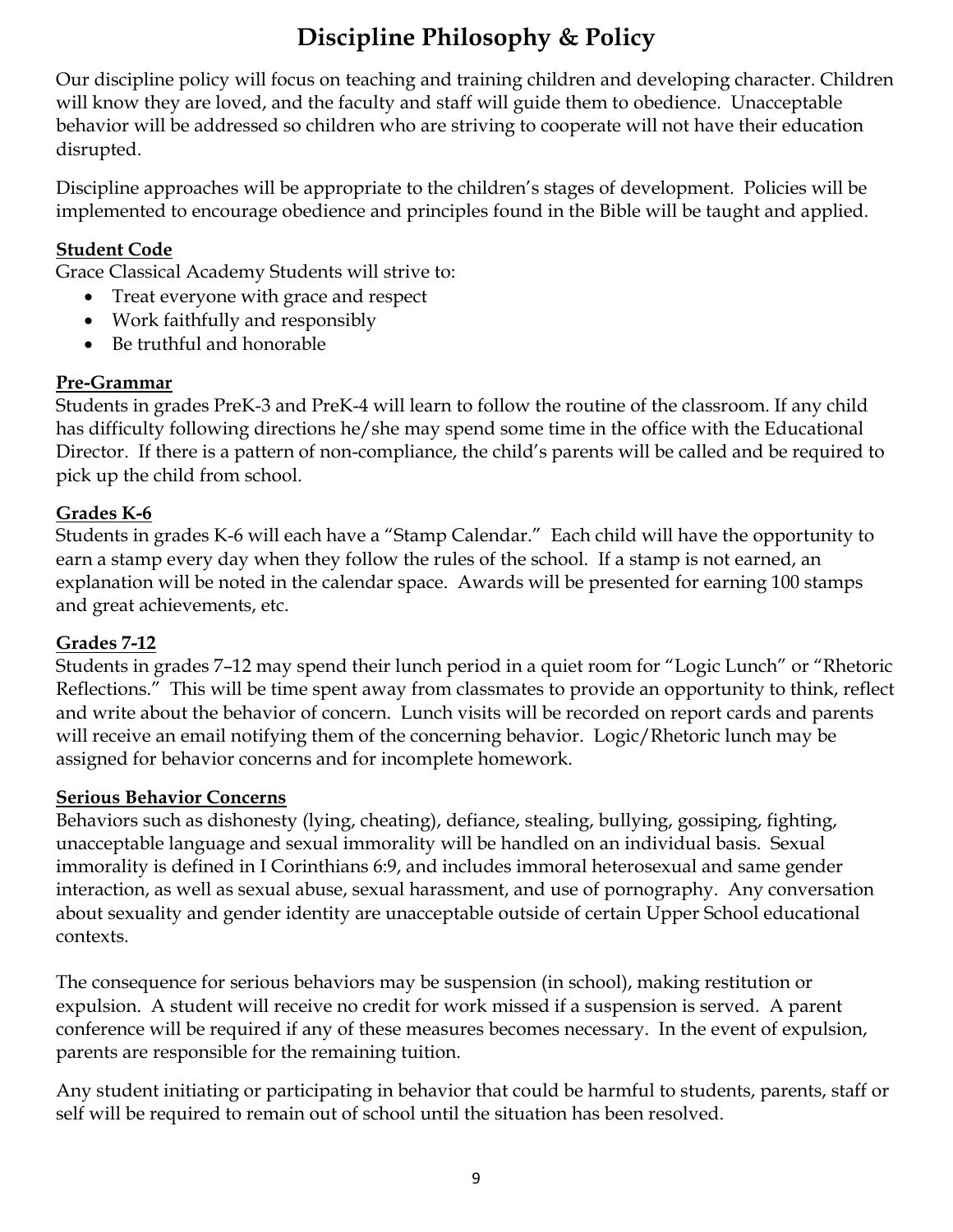### **School Communication**

Each week the "Grace Classical Chronicle" will be e-mailed to everyone. This is our primary means of communication with our families so please be sure to read the Chronicle to stay current on important communication from the school. You can expect to receive the update each Wednesday unless there is no school on Monday, and then it will be sent on Thursday.

#### **General School Communication**

All general correspondence should be emailed to [office@graceclassicalMD.org.](mailto:office@graceclassicalMD.org) This includes absences, pick-up, dismissal notes, event questions or questions not specific to a particular person.

#### **Parent / Teacher Communication**

At Back-to-School Night in September, each teacher will provide specific contact information. Because our priority is teaching and attending to your children, teachers are not able to respond to e-mails or texts during the school day. If you have an urgent need to communicate, please send a note to the teacher or email the office and we will pass the information on to the teacher. Please respect the home time/after-hours time of our staff and contact them through the office during school time unless there is an emergency. Parents should not expect email/text responses from teachers outside of school hours.

#### **Communicating Sensitive Issues**

If you have a concern that differs from clarifying or asking for information regarding your child, we ask that this be handled via an in person conference or over the phone. Email is very helpful in communicating information, but can be less helpful and efficient when discussing concerns. We further ask that discussion of concerns be limited to including only those involved in the situation. If after discussing the concern with the teacher more resolution is needed, please contact the Educational Director. We believe these procedures honor the principles found in the Bible.

#### **Social Media Privacy and Protection**

For the safety of our school families, please refrain from posting on social media sites any pictures, videos, or personal information regarding faculty, staff, students or anyone associated with the school. The policy includes all school activities and field trips. Please be aware that there is a private and closed GCA group on Facebook that parents may choose to post pictures for GCA families viewing only. No student pictures will be used on the school's website, promotional material or the GCA public Facebook page without permission.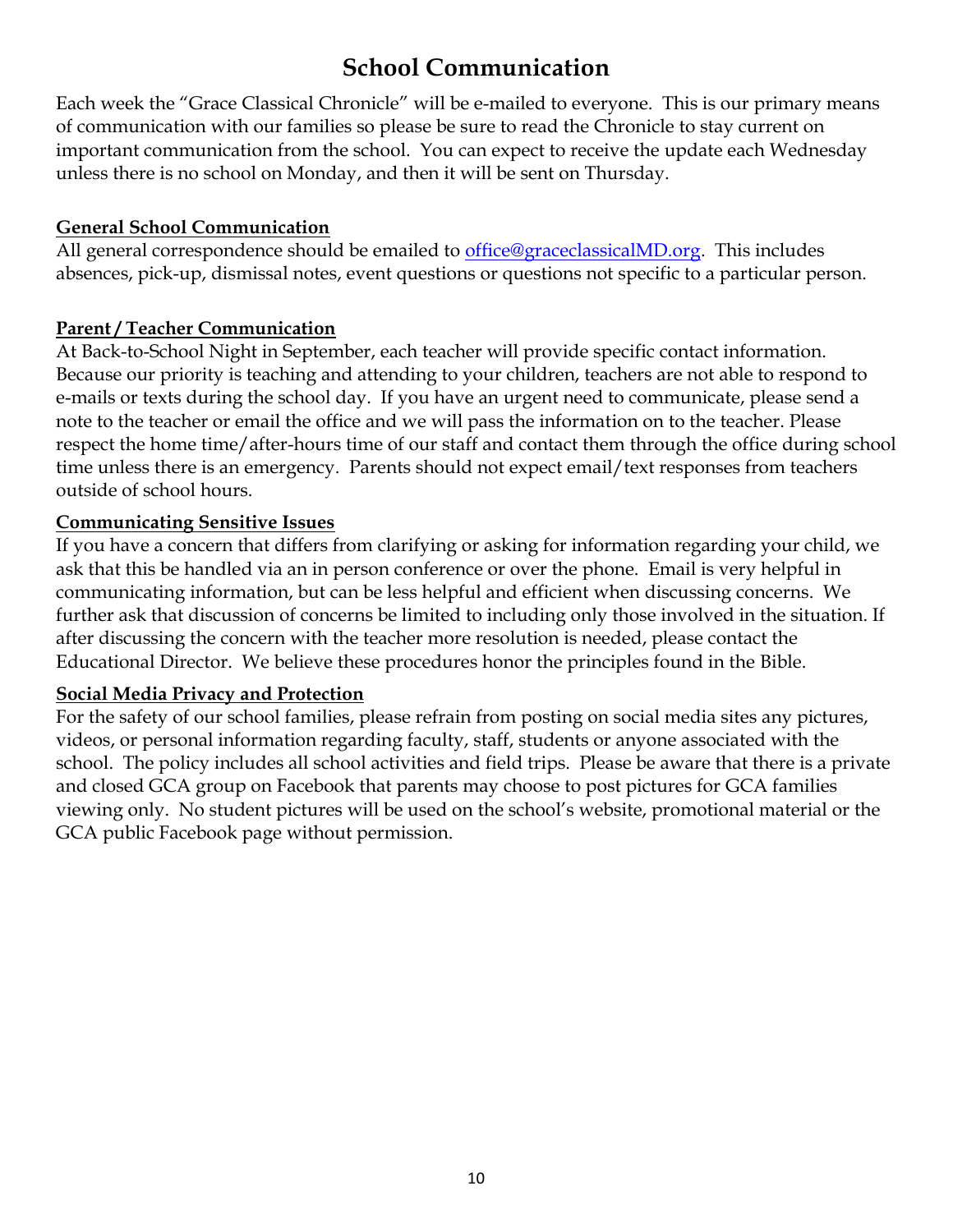## **Parent Involvement**

#### **Parent Volunteer Program**

As part of the enrollment contract, each family will be asked to volunteer for one "job" to assist the school. An honor system is used for each family to fulfill their volunteer contractual agreement. Possible jobs include:

- Lunch/recess duty one day a week
- Serve on a committee
- Class room parent
- Carpool recorder
- Event coordinator
- Team coach
- Art program assistant
- Library parent

#### **Parent Fellowship/Athletics Booster**

Every parent is welcome and encouraged to participate in our Parent Fellowship/ Athletic Booster group. Special events and limited fund raisers are sponsored by our dedicated parent volunteers. Monthly meeting dates will be announced.

#### **PTF Mission Statement**

GCA Parent Teacher Fellowship (PTF) is an organization whose goals are to support teachers, parents, staff and students in activities of service, fundraising, fellowship, parent education and prayer.

### **Attendance Policies**

#### **School Attendance**

We have a very generous school calendar allowing for time away from school. Please avoid planning vacations during the school year and particularly during the last weeks of school. Your children will miss important instruction and tests/assessments that could affect their academic progress. Students are expected to attend school unless they are ill. Students missing school for reasons other than illness will not be able to make up a test and therefore will receive no credit. Additionally, class work cannot be made up during the last week of school.

#### **Absences / Late Arrivals/ Early Dismissals**

Please call or email the school office by 9:15 am if your child will not be in school. An Attendance Form explaining the reason for the absence needs to be sent to the school with your child when he/she returns. The attendance form is available on the school website or in the school lobby. Absences for illnesses or injuries, family emergencies or special occasions such as wedding, graduations, or funerals are marked as excused absences. Please complete the attendance form 3 days in advance for planned absences. All other absences will be marked as unexcused. If an attendace form is not submitted to the office upon student's return to school, the absence will be recorded as unexcused. If a student is late or absent due to a doctor or dentist appointment, please send in a note from the doctor or dentist as well as the attendance form. Please be sure to have any missed work completed as soon as possible. Work should be completed in the number of days of the time out of school. (Examples: absent 2 days, 2 days to complete work upon return.) Doctor and dentist appointments should be scheduled before or after school hours or during non-school days unless it is for an emergency.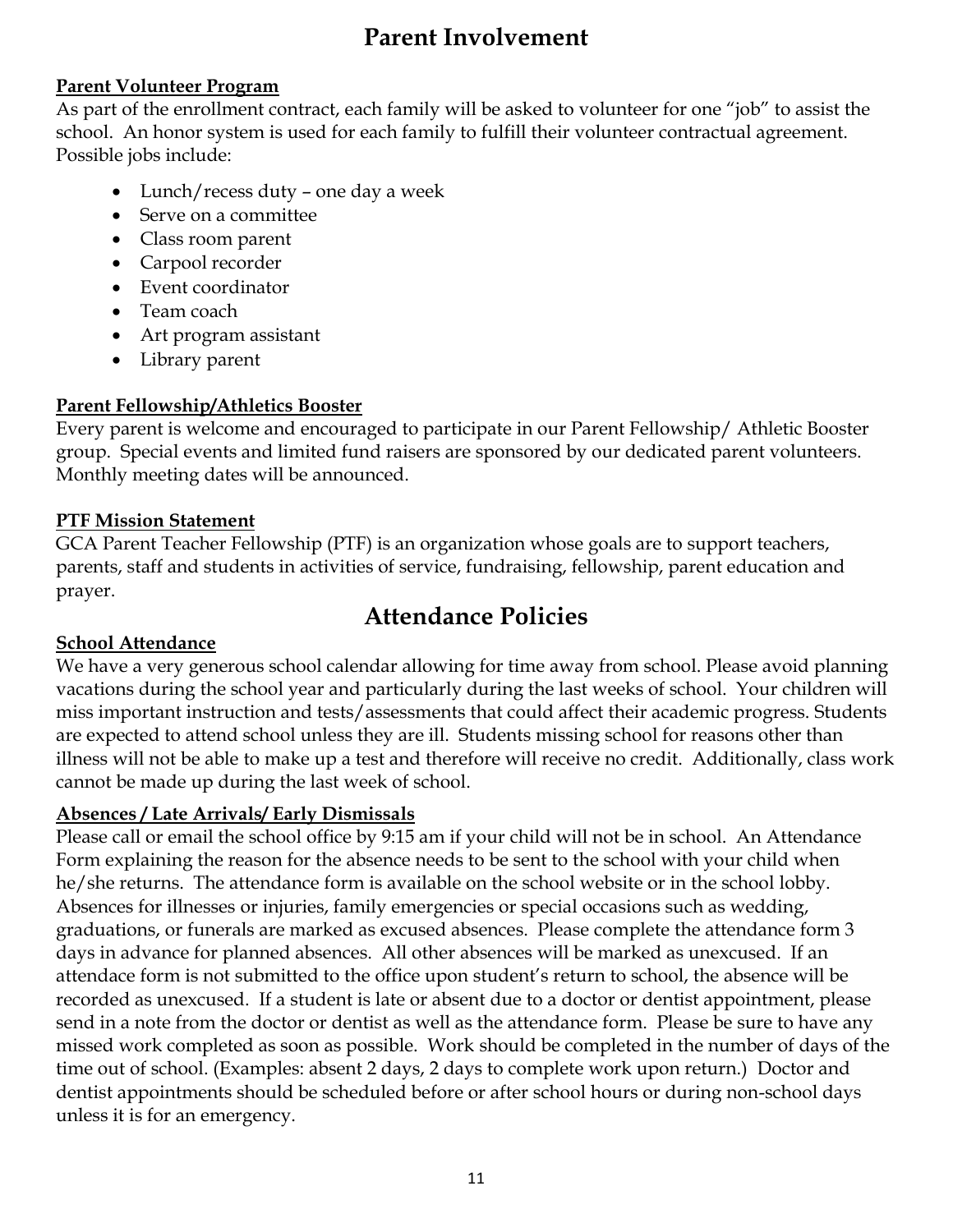#### **Early Dismissal**

If it is necessary for your student to leave school before their dismissal time, please complete the Attendance Form 24 hours in advance and submit to the office. The office will notify your student's teacher(s).

#### **Athletic Events / Drama Participation**

To be eligible to play in a game or participate in other after school activities, students need to attend school on days when activities are scheduled.

#### **End of Year Scheduling**

It is recommended that families try to avoid planning vacations for the week following the last week of school. This will allow for attending classes should it be necessary to extend the school year due to extreme weather causing school to be closed.

#### **Inclement Weather**

In the case of inclement weather, GCA will post closing or delayed opening announcements on WBAL, Fox 45, WJZ, and WMAR by 7:00 a.m. We also use an automated phone alert system. You can expect to receive a phone call, text, and email by 6:45 if school is closed or delayed.

#### **We will follow this schedule if it is necessary to delay opening school:**

#### **1 hour delay, opening at 10:00 a.m.**

| PreK-3 & PreK-4 | Begin at 10:00, Dismiss at 12:00 |
|-----------------|----------------------------------|
| Kindergarten    | Begin at 10:00, Dismiss at 12:15 |
| Grades 1-12     | Begin at 10:00, Dismiss at 3:30  |
| Lunch 7–12      | No Change                        |
| Recess 1-6      | $12:15 - 12:35$                  |
| Lunch 1-6       | $12:35 - 1:00$                   |

#### **2 hour delay, opening at 11:00 a.m.**

| Begin at $11:00$ , Dismiss at $12:30$ |
|---------------------------------------|
| Begin at 11:00, Dismiss at 12:30      |
| Begin at 11:00, Dismiss at 3:30       |
| No Change                             |
| Cancelled                             |
| $12:30 - 1:00$                        |
|                                       |

#### **3 hour delay, opening at 12:00 p.m.**

| PreK-3 & PreK-4 Cancelled |                                                             |
|---------------------------|-------------------------------------------------------------|
| Kindergarten              | Begin at 12:00, Dismiss at 3:30                             |
| Grades 1-12               | Begin at 12:00, Dismiss at 3:30, No Recess, Lunch times TBD |

#### **\*On noon dismissal days, Pre-K students may stay until 12:00 if an older sibling is enrolled. The office should be notified if your Pre-K student is remaining until 12:00 p.m.**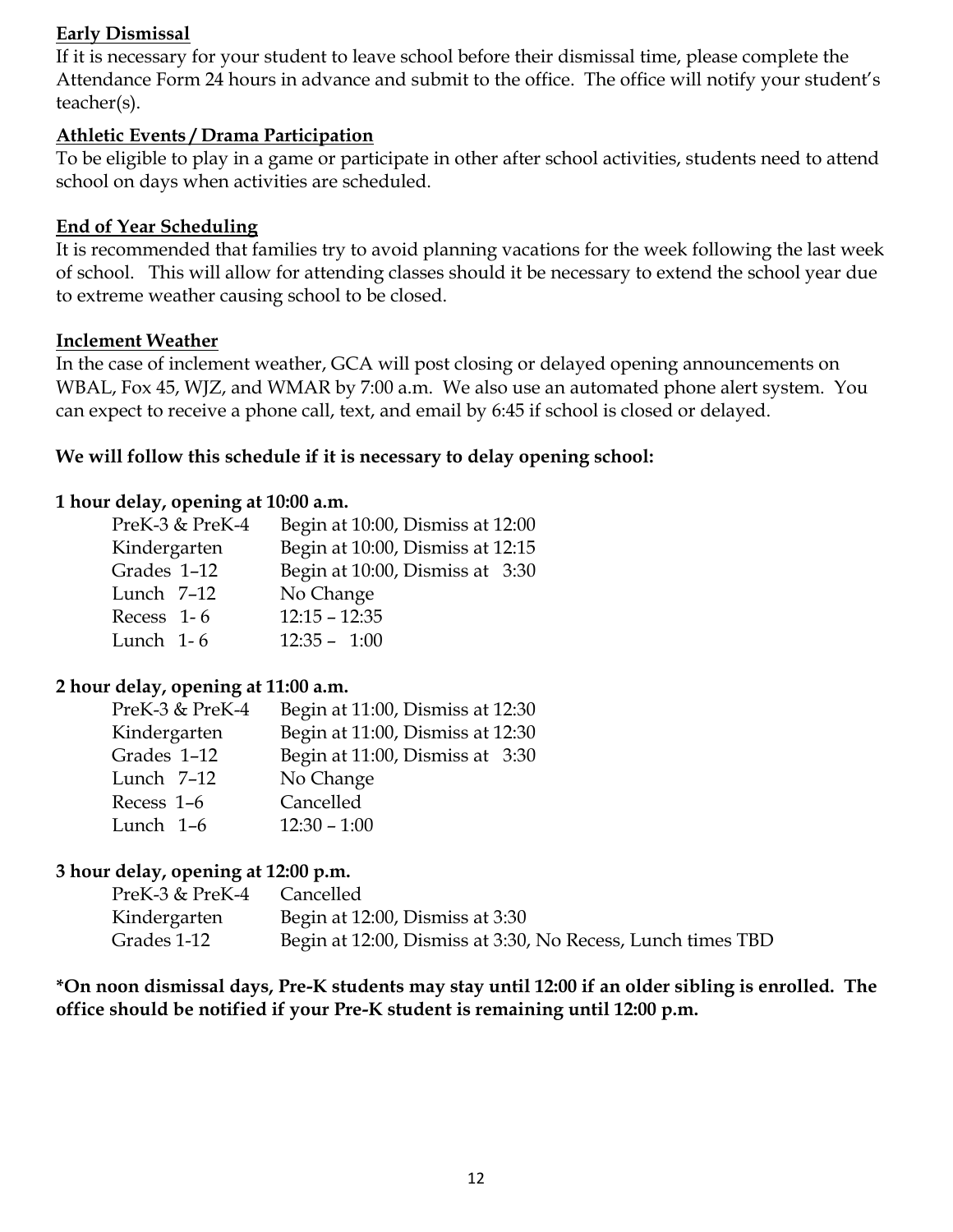## **Academic Policies**

#### **Grading Policies**

Students will be assigned work to assess and promote mastery. The assignments may include homework, quizzes, tests, exams, projects, reports and research papers. Assignments are expected to be turned in when due. Late assignments will result in a drop of a letter grade for each day it is late. A grade of 70% is required for passing. Students may not be promoted to the next grade if major subjects are not passed. For any subject where the student earns a final grade below a 70%, summer remediation will be required. Arrangements will need to be made by the parents in cooperation with the school. This will be an additional expense to families.

#### **Academic Progress**

Students in grades K-6 will bring home a folder every Wednesday. The folder will contain student work, a stamp calendar, and a newsletter from the teacher. After reviewing the work, please initial the stamp calendar and return the folder to school the next day. Students' papers should be removed from the folder unless otherwise indicated. Any tests scoring below 70% should be signed by a parent and returned to the teacher. Students in grades 7-12 will bring graded work home after it is returned by the teacher. Tests with a grade below a 70% will be sent home with students and also be scanned and emailed to parents for acknowledgement of receipt.

#### **Report Cards, Interim Reports, & Upper School Progress Reports**

Report cards are issued quarterly and a traditional letter grading scale is used. Interim reports will be emailed home mid-quarter if there are any grades below 70%, or to communicate other specific concerns. Upper school students, grades 7-12, will be provided a mid-quarter progress report. Report cards and interims should be signed by parents and returned to school the day after receiving them.

#### **Records / Transcripts**

Requests for student records and/or transcripts to be mailed to another school or college/ university must be done by completing a request form which is available in the school office. Requests will be honored if tuition payments are current and contracts have been honored.

#### **Honors Classes**

Students in grades 9-12 may be invited to participate in Honors classes. To be invited, a student will be recommended by their teacher from the previous year. To have the distinction of being an Honors student, assignments with more challenging levels of thinking will be given. Students must maintain an average of 85 or above and will receive an enhancement in the GPA on their transcript.

#### **Report Cards / Financial Obligation**

Student report cards may be held in the school office if tuition payments are not current. If a family's tuition payments are not up to date the week before report cards are issued, they will receive communication from one of the directors reminding them of their tuition status. It is expected that required payments will be made or a payment plan will be approved by the directors in order for report cards to be released to students. If a report card is not released, students will receive their report card envelope with a note stating that parents may view a copy of their child's report card in the office. An official copy will be released when financial obligations have been satisfied. Every effort will be made to work with families to ensure timely receipt of report cards. Students may not be allowed to return to school for the following year if tuition obligations have not been met.

#### **Units of Credit Definition – High School**

Academic courses in grades 9-12 are assigned credit values as follows:

| <b>Classes per Week</b> | <b>Number of Credits</b> |
|-------------------------|--------------------------|
| 4 or 5                  |                          |
| 2 or 3                  |                          |
|                         |                          |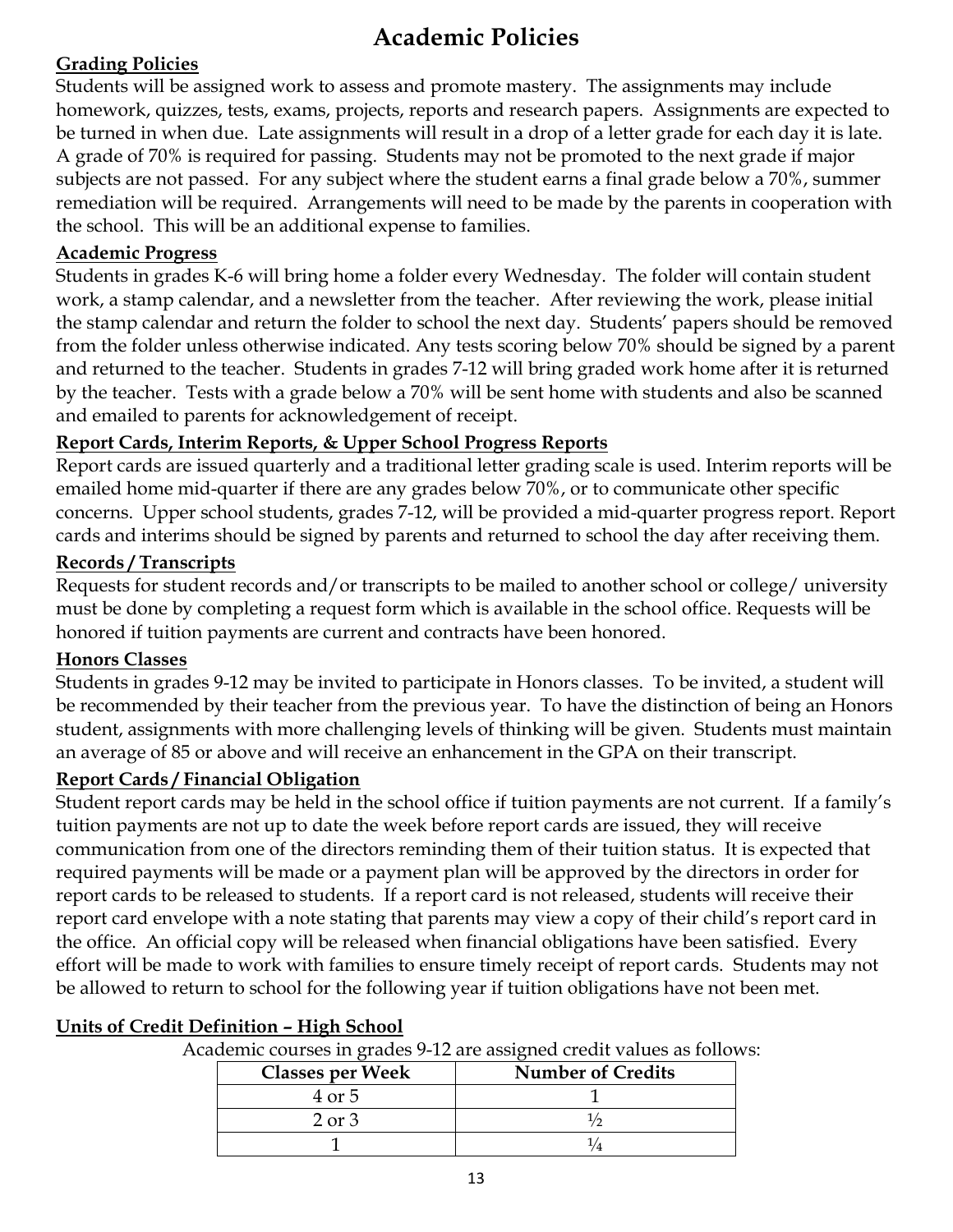## **High School Graduation Requirements**

#### English

| Grade | Credit   Hours | Course Description                                         |
|-------|----------------|------------------------------------------------------------|
|       | 5              | Humanities English [Antiquities focus]                     |
| 10    | 5              | Humanities English [Middle Ages->Reformation focus]        |
|       | 5              | Humanities English [Early Modernity focus]                 |
|       | 5              | Humanities English [Modernity $\rightarrow$ present focus] |

#### History

| Grade | Credit   Hours | Course Description                                 |
|-------|----------------|----------------------------------------------------|
|       | 5              | Humanities History [Antiquities focus]             |
| 10    | 5              | Humanities History [Middle Ages→Reformation focus] |
| 11    | 5              | Humanities History [Early Modernity focus]         |
|       | 5              | Humanities History [Modernity focus]               |

#### Science

| Grade | Credit   Hours |   | Course Description   |
|-------|----------------|---|----------------------|
|       |                | 5 | Physics              |
| 10    |                | 5 | Chemistry            |
|       |                | 5 | Biology              |
| 1 າ   |                | 片 | Anatomy & Physiology |

#### Math

|    | Grade   Credit   Hours |   | Course Description        |
|----|------------------------|---|---------------------------|
|    |                        | h | Algebra II                |
| 10 |                        | ל | Geometry                  |
|    |                        |   | Pre-Calculus/Trigonometry |
|    |                        | ∽ | Calculus/Statistics       |

#### Language

| Grade | Credit Hours |   | Course Description     |
|-------|--------------|---|------------------------|
|       |              | ∽ | Latin I or French I    |
| 10    |              | ∽ | Latin II or French II  |
|       |              | ∽ | French I or French III |
|       |              |   | French II or French IV |

#### \*Note: If a student has not had Latin previously, then she/he must take 2 years of Latin.

Core

| Grade |          | Credit   Hours | Course Description   |
|-------|----------|----------------|----------------------|
|       | ن.       |                | Rhetoric*            |
| 10    |          | ∽              | Debate               |
|       |          |                | Civics               |
|       | ∽<br>ے ۔ |                | <b>Senior Thesis</b> |

#### Bible

| Grade |          | Credit   Hours | Course Description  |
|-------|----------|----------------|---------------------|
|       | ∽<br>ں.  |                | Life of Christ      |
| 10    | ن.       |                | Christian Worldview |
|       | 25       |                | Ethics              |
|       | ∽<br>ے ۔ |                | Apologetics         |

\*Note: Rhetoric is comparable to a Speech class. As such, it can also be considered as an additional English requirement.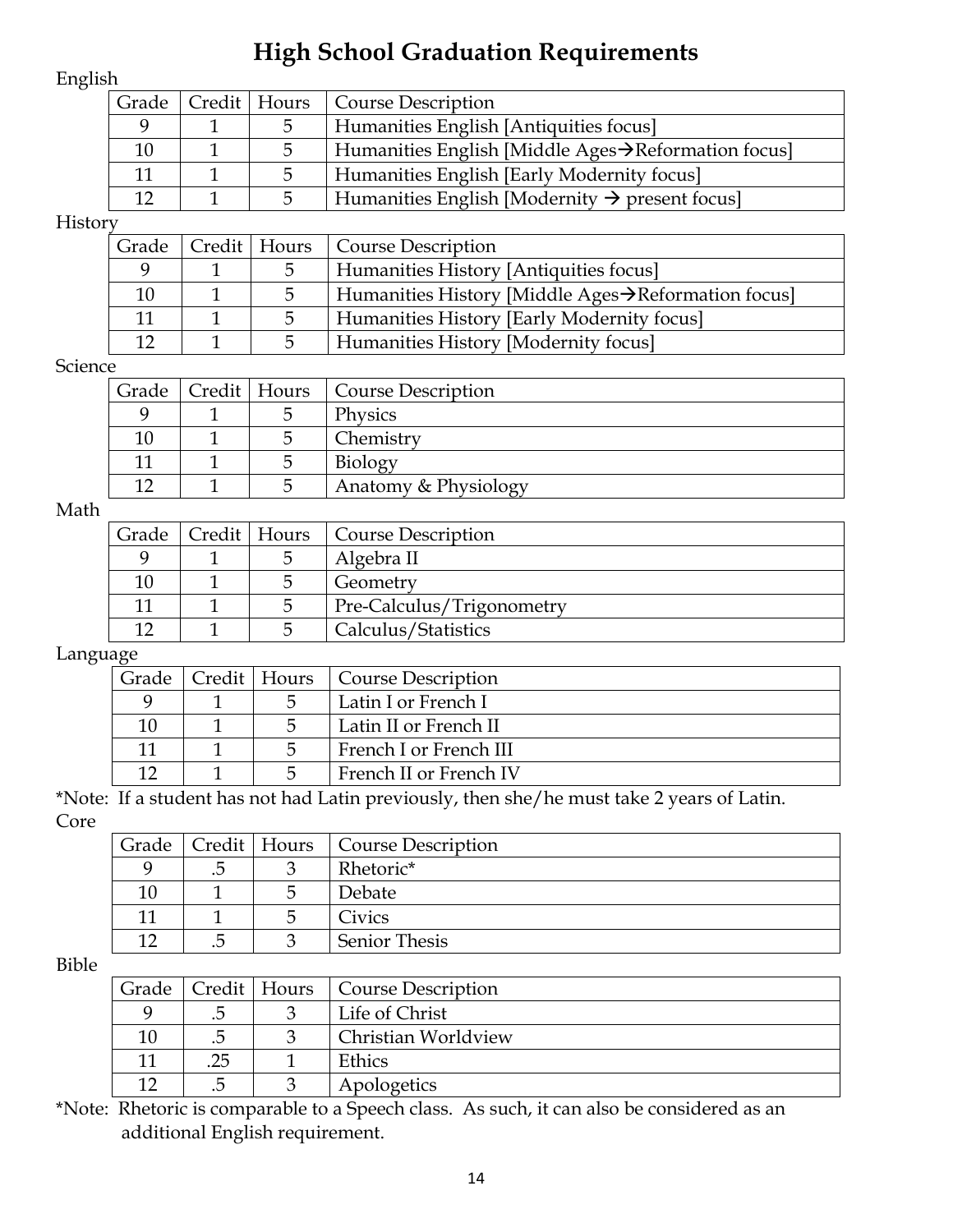## **Medication Policy**

For the safety of our students at Grace Classical Academy and as required by the Maryland State Health Department the following is required:

#### 1. **Immunization Records**

A current copy of each student's Immunization Record is required by law to be filed with the office before the first day of school. The school can provide a copy of this form or you may request it from your child's physician. The Maryland State Health Department does make regular audits to ensure all students' records are up to date. If your child receives any new immunizations please be sure to bring an updated copy of his/her records to the school office to be put on file.

#### 2. **Record of Physical Examination/Health Assessment** (must be updated yearly).

This is a two part form. Part 1 is to be filled out by the parent/legal guardian and Part 2 is to be completed and signed by the student's physician. This may be done at their annual physical. A separate Physical form is required if your child participates in a sport.

#### 3. **Prescribed or Over the Counter Medication**

Any medication that a student may need during the school year, whether prescription or over the counter (ie: Tylenol, Advil, Allergy medication, Eye Drops, Cough/Cold medication, Itch/Rash cream, etc.) must be sent to the school in its original unopened package and marked with the student's name and grade on the package. If it is a prescribed medication, the medication must be in its original pharmacy issued container labeled with the student's name and dosage printed on it by the pharmacy. *ALL* medications above **MUST** be accompanied by the *Maryland State School Medication Administration Authorization Form* (provided by the school or your child's physician) or we are not permitted to dispense the medication to your child. If you think your child will be in need of any of over the counter medications mentioned above throughout the school year, it's best to ask their physician at their check-up to fill out the papers for you and bring them in with those medications in the beginning of the school year so they will be on hand for your student, as we are not permitted to provide any medication or to dispense any medication without the authorization form from their physician. Please provide one form per medication per student. All medications are kept safely locked in the school office as per the regulations set forth by the Maryland State Health Department. Cough drops and suntan lotion are the only exceptions, but we do require a note from the parent to be sent in along with the cough drops/lotion in their original package marked with your student's name and grade to be kept in the office or with their teacher. Students are not permitted to share suntan lotion due to allergies.

#### 4. **Epi- Pens and Inhalers**

Any student who requires an epi-pen or an asthma inhaler is required by the Maryland State Health Department to submit their "Allergy Action Plan" (epi-pens)/ "Asthma Action Plan" (inhalers) from their child's doctor in addition to the Medication Administration Authorization Form. If a student is to self-carry it must be documented by the child's doctor on the Medication Administration Form and agreed upon by the school administration that the child is able to responsibly self-carry and administer their own medication. A student must notify the school office if they use a self-carry medication during the school day so it can be documented. *Students requiring an epi-pen will need to have a parent attend field trips if someone with First Aid training is unable to accompany the child's class. Please discuss this with the office.*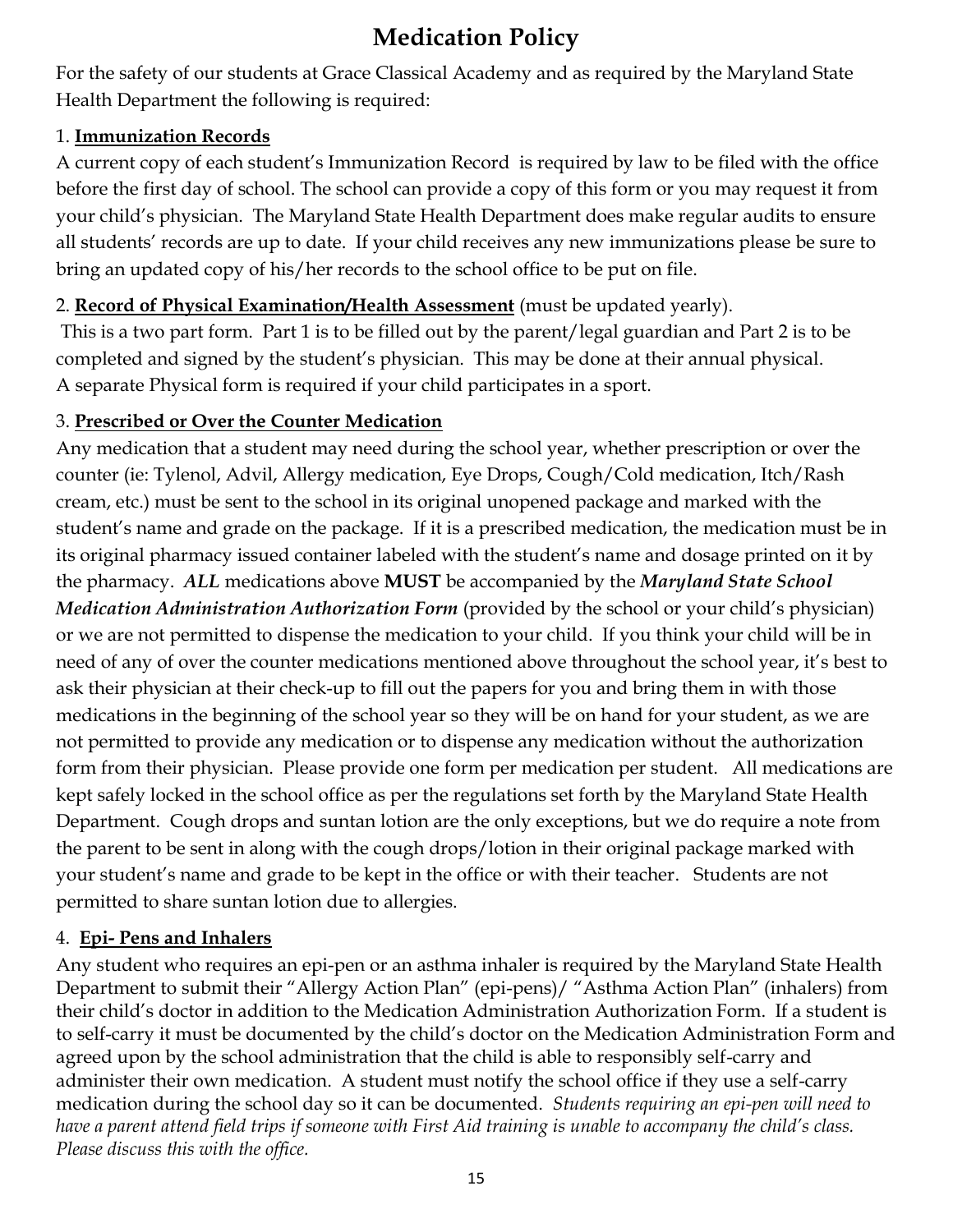## **Additional Information and Policies**

#### **Lunch and Snacks**

Students should bring a lunch (and snack) to school. Please include a cold pack as refrigeration is not available. Please pack lunches for grades 1-6 that do not require use of a microwave oven. To preserve the carpets, students in grades 1–6 are asked not to bring carbonated beverages. All students are asked to bring a water bottle. Two water bottles are suggested in warm weather and P.E. days. All students will eat in classrooms. We may have special lunch days when students can purchase items such as pizza or chicken nuggets. Information will be sent from the office when available.

#### **Lockers**

Students may be assigned lockers for their use during the school year. Books, lunches, clothing and other personal items may be stored in lockers. No food should be left in lockers overnight, over the weekend, or during school holidays. Lockers are subject to inspection by school teachers or administration. Tasteful non-permanent decorations may be used. For grades 7-12 phones are to be turned off and stored in lockers or backpacks during school hours.

#### **Field Trip Policy**

Field trips are a very important part of Grace Classical Academy's curriculum. Seeing and experiencing what students read and learn about in the classroom is a fun and inspiring enrichment to their learning experience. In addition to learning, field trips provide the opportunity for class unity, fellowship and creating memories. To achieve these goals, we ask that these guidelines be followed.

- Children will wear Chapel uniforms unless it would be impractical for the trip. Teachers will indicate which uniform is appropriate.
- Children need to sit in the back seats of vehicles, one child per seatbelt. Booster seat requirements must be followed.
- No electronic devices are to be taken, such as cell phones (grammar school), hand-held electronic games, IPods, smart watches, etc. This is to enhance fellowship between the students and avoid losing expensive devices. Because families have different standards for the music their children listen to and which electronic games they believe are appropriate, we ask that these devices be left home. For this reason, we also ask that movies not be shown in vehicles.
- Students must be chaperoned at all times and follow the directions of the chaperones.
- Upper school students (7-12) may bring cell phones but they are to be turned off for the duration of the trip.
- Student drivers may not drive on field trips.

#### **Epi-pens & Medication for Field Trips**

Students requiring an epi-pen will need to have a parent attend field trips if someone with First Aid training is unable to accompany the child's class. If your child takes medication during the school day for a diagnosed condition, it may be necessary for a parent to go on the trip to administer medicine to your child. Please discuss this with the office.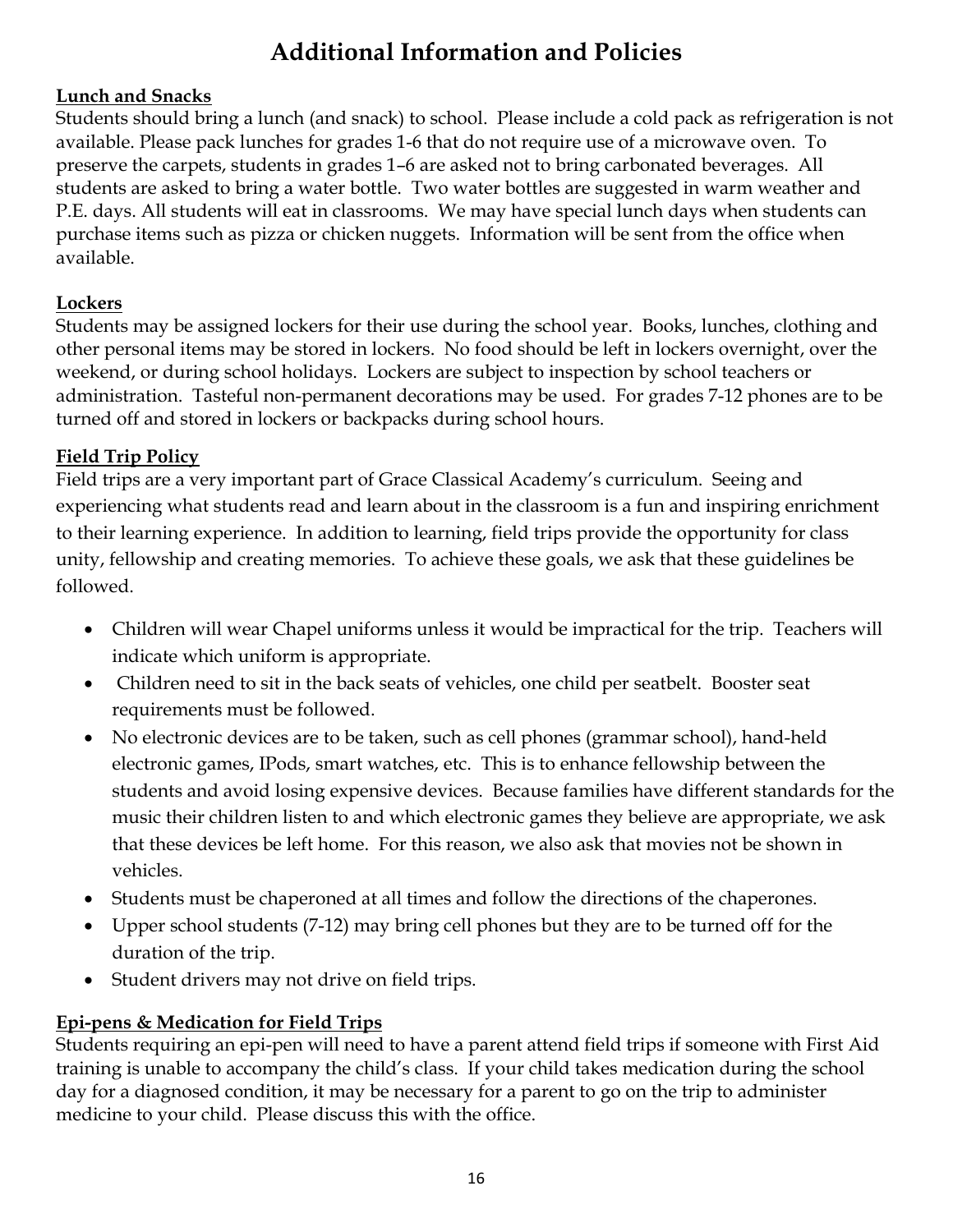#### **Field Trip – Insurance Driver Permissions Form**

Parent drivers are required to have a current and completed Driver Information Form on file in the school office upon the start of the school year. This is required by our insurance company. This will only be required by each parent/chaperone once a year.

#### **Electronics and cell phones**

To encourage social interaction and fellowship, students are not to bring a cell phone, MP3 Player, Apple/Android watches, tablets, hand held gaming devices or other electronic devices to school. Cell phones are allowed for students in grades 7–12 only. Cell phones must be turned off and left in backpacks during the school day including lunch and breaks. Violations may result in cell phones being held in the school office. Please call the school if you wish to communicate any information to your child during the school day. They will not receive calls or texts as phones are required to be off. Students may request use of the phone in the school office if it is necessary to make a phone call. Students using any electronic device at school may have it stored in the office until a parent is able to get it from an administrator. This policy applies to all school events and activities.

#### **Laptops**

Laptops may only be brought to school for special projects with teacher permission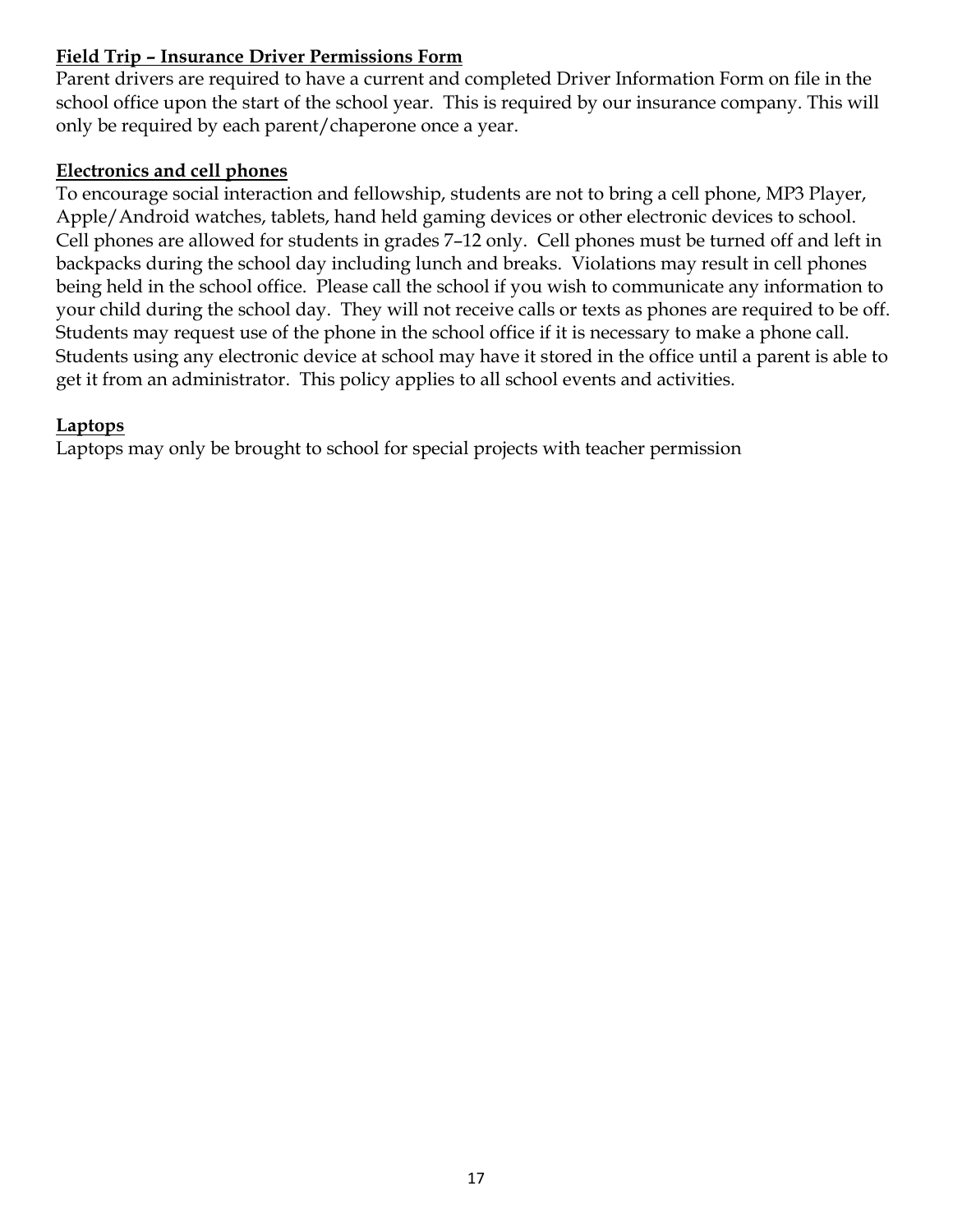## **Uniform Policy**

**Students are required to wear to all school related activities and events clothing appropriate to his/her gender (gender as assigned by God at birth and as stated on his/her birth certificate). Please purchase all uniforms through Lands' End. Uniforms should be in good repair and fit modestly. Skirts and jumpers are to be knee length. Shirts are to be tucked in.**

Girls & boys in all grades may wear a Lands' End fleece (evergreen or navy), **non-hooded** sweatshirt, cardigan, pull-over sweater, Drifter crew sweater, V-neck Drifter sweater or vest.

#### **Sweatshirts and fleeces are required to have the GCA logo**.

Logos are allowed but not required on any jumper, shirt, polo, etc. All clothing should be labeled with student's name. **\*Girls kilt style skirt may be purchased from Flynn & O'Hara.** *Leggings are not allowed***.** 

#### **Girls and Boys in PreK-3 & PreK-4:**

 Please have children wear comfortable clothes that can "get messy". We go outside daily even in cold weather so please be sure to send appropriate outerwear (coats or sweatshirts, hats, gloves).

#### **Shoes:**

Secure flat shoes with closed toes, for safety, are required. Tennis shoes are preferred. **No sandals or flip flops**.

#### **Hair:**

 Hair neatly styled out of eyes Hair color should be a color God has created for hair

#### **Jewelry:**

**Girls:** Earrings – post/stud style in lowest hole

#### **Girls K- 4th Grades (Grammar)**

#### **Chapel Attire**

White blouse with Peter Pan or oxford collar (long or short sleeves) Lands' End White Plaid jumper- drop waist 2 button style Navy or black bike shorts underneath jumper White tights or white knee highs Fold over white socks in warm weather

#### **Daily Attire**

Lands' End polo shirt (evergreen, light blue or white), white blouse (long or short sleeves) or white turtleneck

Lands' End White Plaid or navy jumper– drop waist 2 button style Navy or black bike shorts underneath jumper

Lands' End navy slacks or shorts with Lands' End White Plaid, navy, brown, or black belt White socks – short athletic type socks may only be worn with tennis shoes

Navy or white knee highs

Navy or white tights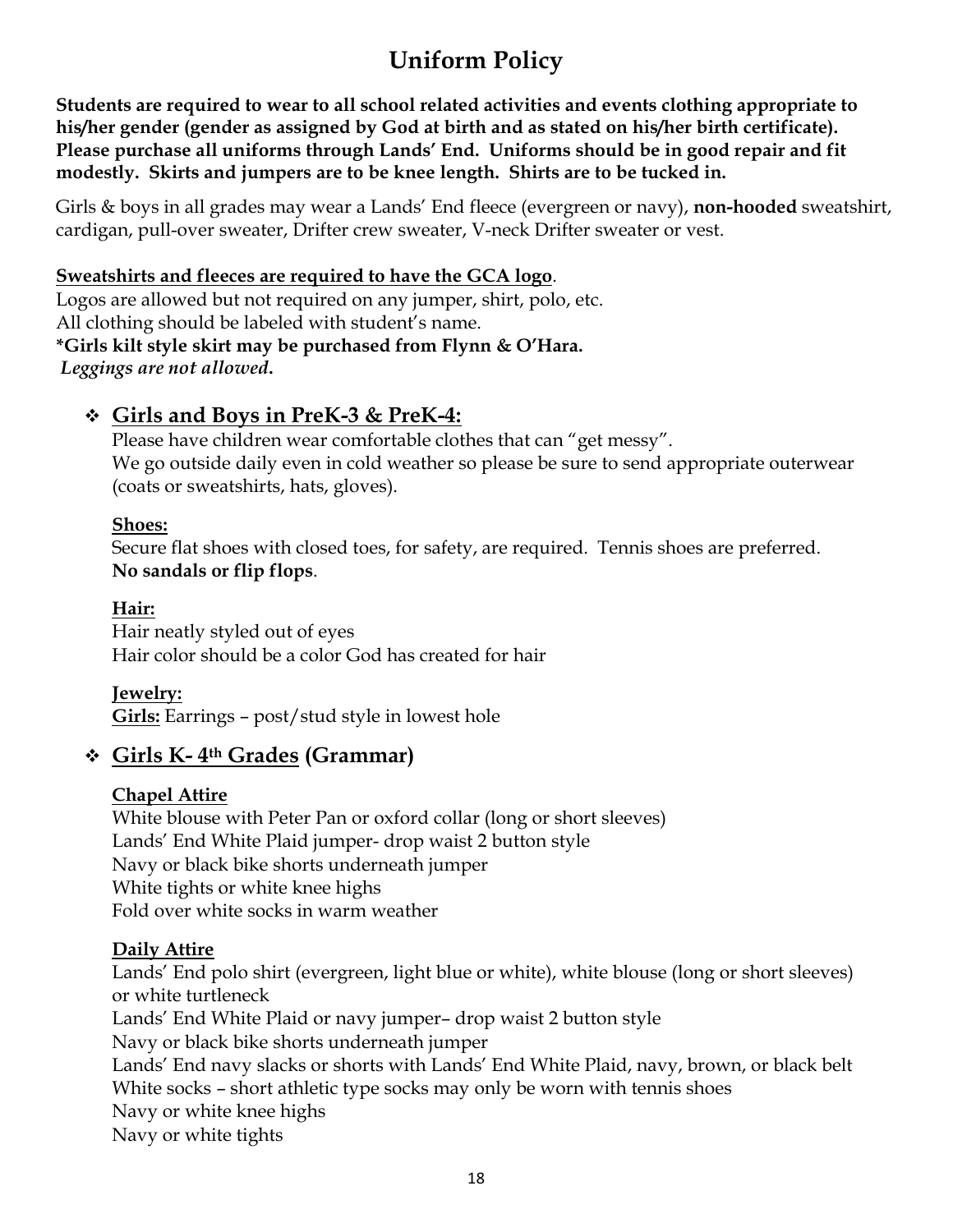#### **Shoes:**

Shoes must tie or buckle near the ankle (for safety). Navy, black, or dark brown shoes with an ankle strap or laces. Plain navy, black, or white low cut tennis shoes. Tennis shoes with white or matching laces. No "slip on" shoes such as "Docksiders" or "Sperry".

#### **Girls 5th & 6th Grades (Grammar)**

#### **Chapel Attire**

White blouse with Peter Pan or oxford collar (long or short sleeves) Lands' End White Plaid skirt, A-line, pleated, box pleated or plaid kilt Navy or black bike shorts underneath skirt White tights or white knee highs Fold over white socks in warm weather

#### **Daily Attire**

Lands' End polo shirt (evergreen, light blue or white), white blouse (long or short sleeves) or white turtleneck Lands' End White Plaid, navy skirt, A-line, pleated, box pleated or plaid kilt Lands' End (top of knee) skort in White Plaid, or navy Navy or black bike shorts underneath skirt Lands' End navy slacks or shorts with plaid, navy, black, or brown belt White socks – short athletic type socks may only be worn with tennis shoes Navy or white knee highs Navy or white tights

#### **Shoes:**

Shoes must tie or buckle near the ankle (for safety). Navy, black, or dark brown shoes with an ankle strap or laces. Plain navy, black, or white low cut tennis shoes. Tennis shoes with white or matching laces. No "slip on" shoes such as "Docksiders" or "Sperry".

#### **Girls P.E. Uniforms**

 Students in grades **K-8** are required to purchase a P.E. uniform from Land's End. Students in grades K–6 will wear P.E. uniforms to school on their scheduled P.E. day. The uniform includes a gray t-shirt, Evergreen or navy sweatpants, mesh shorts or track pants. Uniform may be accompanied by an Evergreen or navy crew sweatshirt or hooded pullover sweatshirt on cooler weather days. Students must wear tennis shoes with athletic socks. A modest fit is required.

#### **Hair**

#### **Girls Pre-K- 6th Grades**

 Hair neatly styled out of eyes Hair color should be a color God has created for hair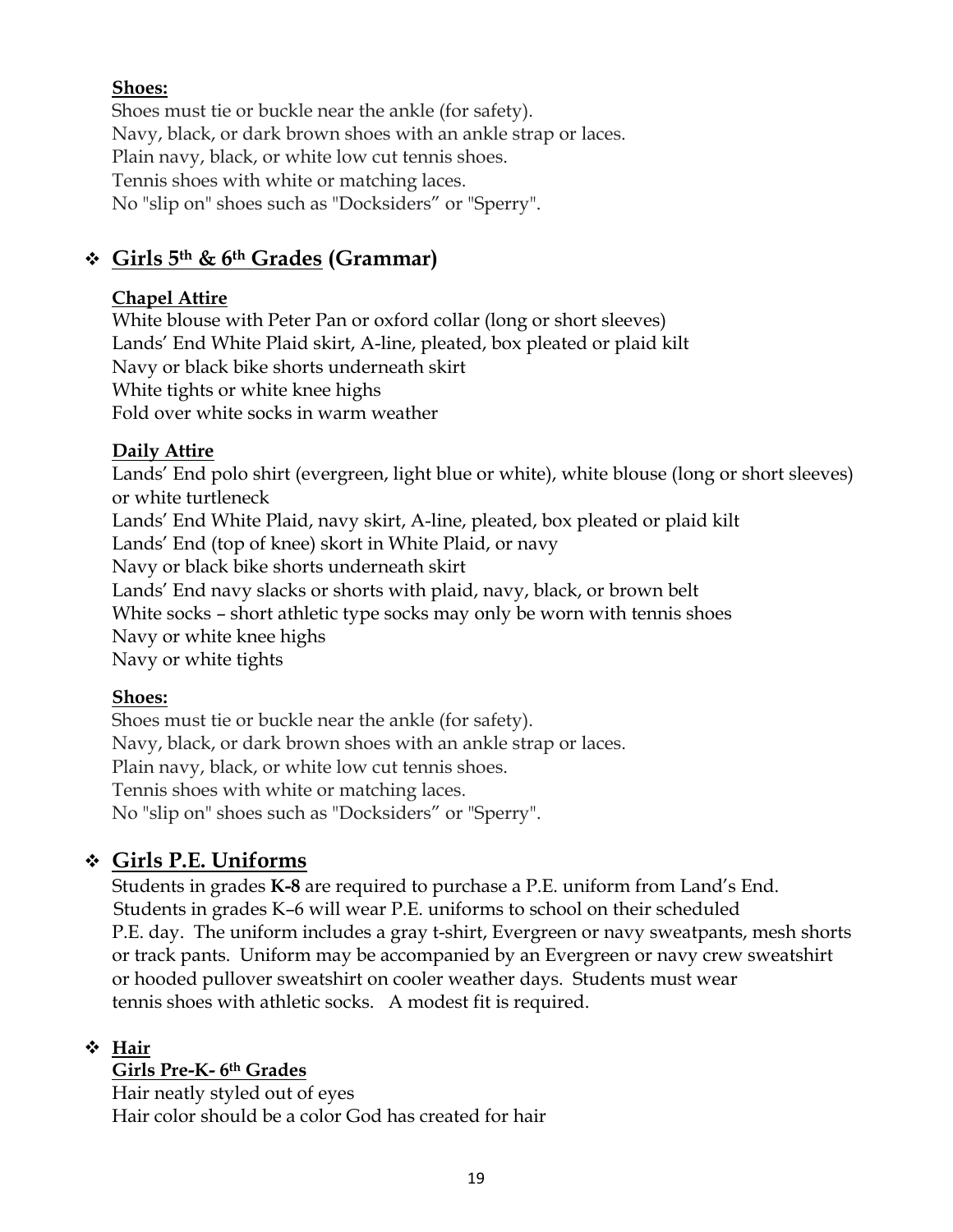**Jewelry: Girls Pre-K – 6th Grades**  Earrings – post/stud style in lowest hole A simple watch is acceptable

- **Make-up: Girls Pre-K - 6th Grades** No make-up
- **All girls should wear white or flesh toned undergarments under white polo shirts and blouses. Undergarments should not be visible.**

#### *Special Occasion Attire for concerts, programs, banquets and 6th Grade Graduation*

#### **Girls K - 6th Grades**

Chapel uniform or modest fitting (knee-length) dresses or skirts and blouses may be worn. Dresses must have two straps and spaghetti straps should be worn with a shrug or sweater. Please assure a modest neckline fit. No leggings, no visible undergarments.

#### **Shoes:**

Flat shoes with a back or back strap Sandals with a back strap are acceptable No flip-flops

#### **Girls 7-8th Grades (Logic School Attire)**

#### **Chapel Attire**

White blouse with oxford collar (long or short sleeves) Lands' End White Plaid skirt, A-line or pleated Navy or black bike shorts underneath skirt Navy tights or knee highs

#### **Daily Attire**

Lands' End evergreen, classic navy, light blue, or white polo shirt (long or short sleeves) Lands' End white or light blue blouse (long or short sleeves) Lands' End White Plaid or khaki skirt - A-line, pleated, box pleated (box pleated only available in khaki) or plaid kilt Navy or black bike shorts underneath skirt Khaki slacks with plaid belt or brown leather belt – no stretch fabric slacks. Khaki knee length shorts (Bermuda style) from Lands' End with plaid or brown leather belt Lands' End Evergreen cardigan sweater, V-neck with white edging Lands' End Evergreen longer length cardigan sweater, V-neck with front pockets

#### **Socks:**

With plaid - navy socks, knee highs or tights With khaki - white or socks, knee highs or tights Ankle length white socks are acceptable **Shoes:**

Dark brown or tan leather-type shoes (no higher than  $\frac{3}{4}$ -inch heel, such as Sperry topsiders)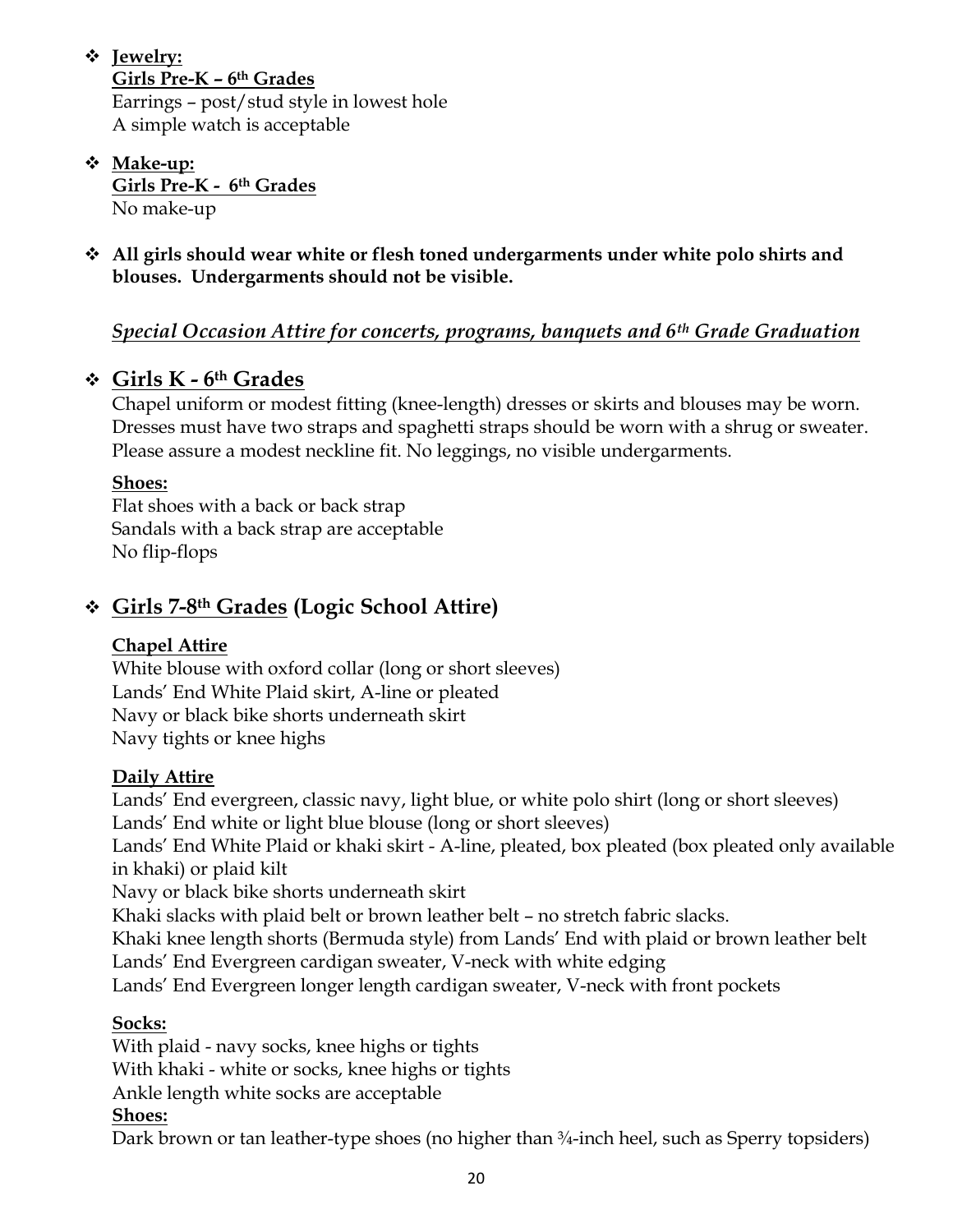#### **Girls 7-8th Grade P.E. Uniforms**

Students in grades 7-8 are required to purchase a P.E. uniform from Land's End and to bring the P.E. uniform to school and change before P.E. class. The uniform includes a gray t-shirt, Evergreen or navy sweatpants, mesh shorts or track pants. A modest fit is required. Uniform may be accompanied by an Evergreen or navy crew sweatshirt or hooded pullover sweatshirt on cooler weather days. Students must wear tennis shoes with athletic socks.

#### **Hair**

#### **Girls 7-8th Grades**

 Hair neatly styled out of eyes Hair color should be a color God has created for hair

#### **Jewelry:**

#### **Girls 7-8th Grades**

Earrings – post/stud style in lowest hole Additionally, a simple necklace and one additional earring, and a simple ring A simple watch

#### **Make-up:**

**Girls 7–12th Grades** Natural foundation, blush and mascara

 **All girls should wear white or flesh toned undergarments under white polo shirts and blouses. Undergarments should not be visible.** 

#### **Girls 9-12th Grades (Rhetoric School Attire)**

#### **Chapel Attire**

White blouse (long or short sleeves) Lands' End White Plaid A-line, pleated skirt or plaid kilt Navy or black bike shorts underneath skirt Pantyhose-flesh tone, navy tights or navy knee highs

#### **Daily Attire**

Lands' End white or light blue blouse (long or short sleeve) Lands' End Evergreen, classic navy, light blue, or white polo shirt (long or short sleeves) Lands' End White Plaid or khaki A-line, pleated, box pleated skirt (box pleated only available in khaki) or plaid kilt Lands' End Evergreen cardigan sweater, V-neck with white edging Lands' End Evergreen longer length cardigan sweater, V-neck with front pockets Navy or black bike shorts underneath skirt Khaki slacks with plaid belt or brown leather belt

#### **Socks:**

With plaid - navy socks, knee highs or tights With khaki - white or khaki socks, knee highs or tights, no "no-show athletic" socks Pantyhose (flesh tone) also allowed, no athletic socks

#### **Shoes:**

Dark brown, tan or black leather or leather-like flat shoes, avoid slipper type shoes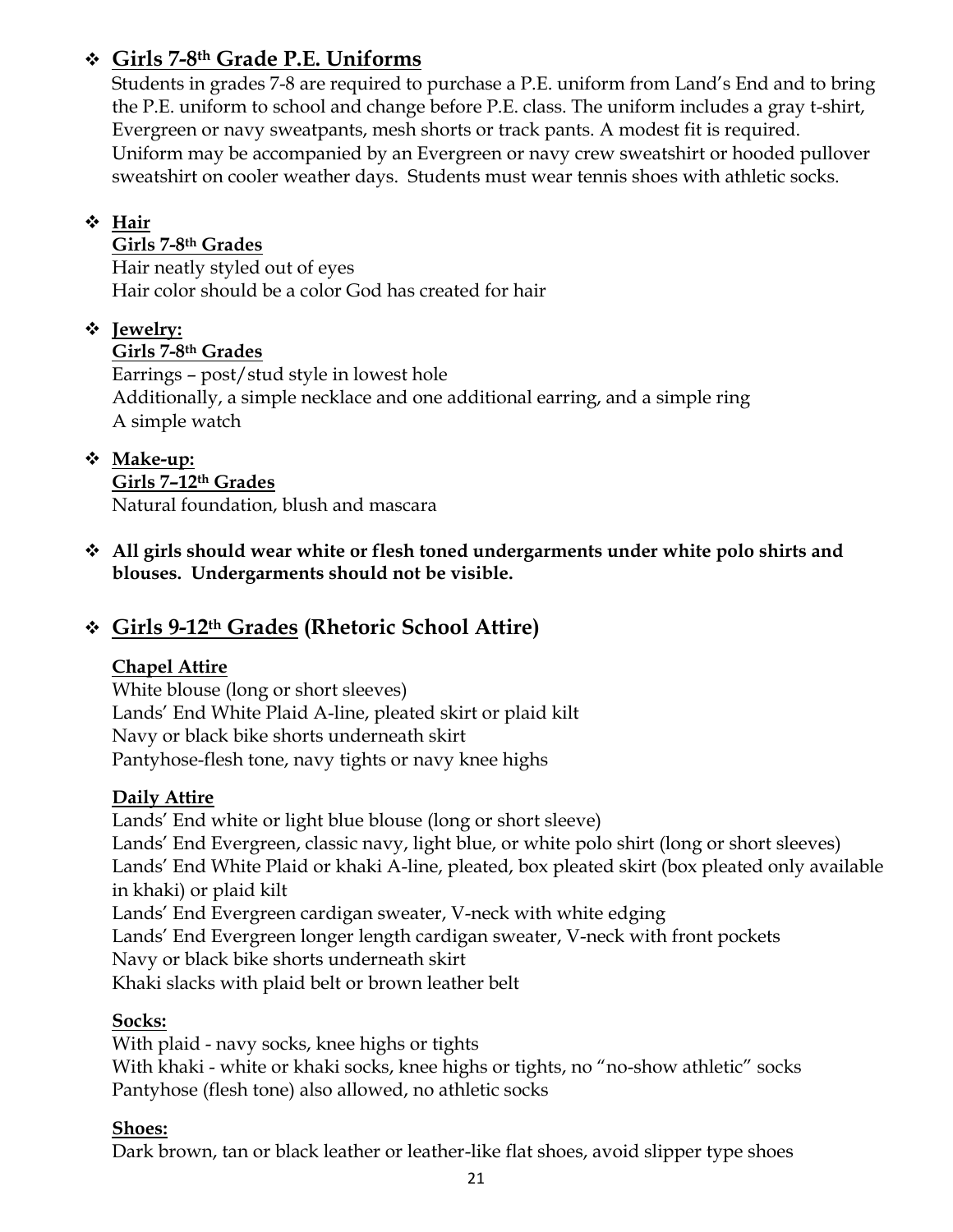#### **Hair:**

#### **Girls 9-12th Grades**

 Hair neatly styled out of eyes Hair color should be a color God has created for hair

#### **Jewelry:**

#### **Girls 9-12th Grades**

Earrings – post/stud style in lowest hole Additionally, a simple necklace and one additional earring, and a simple ring or school ring (Grades 11-12th) A simple watch

- **Make-up: Girls 9–12th Grades** Natural foundation, blush and mascara
- **Girls in 12th Grade**  Additional Senior privileges will be considered
- **All girls should wear white or flesh toned undergarments under white polo shirts and blouses. Undergarments should not be visible.**

#### *Special Occasion Attire for concerts, programs and banquets*

#### **Girls 7–12th Grades**

Chapel uniform or same as Pre-K through 6th. Please assure a modest neckline. (no visible "cleavage")

#### **Shoes**:

Shoes with "safe for walking heels" and a back strap may be worn. No flip-flops

#### *Special Event Attire – Dances, Dinner Cruises, Senior Events, Prom \*Please note this policy applies to students and guests.*

#### **Girls 7-12th Grades**

Modest fitting dresses, knee length or longer / tea length or full length Modest neckline (no visible "cleavage") Strapless is acceptable Appropriate undergarments must be worn and not be visible

#### **Shoes:**

No flip-flops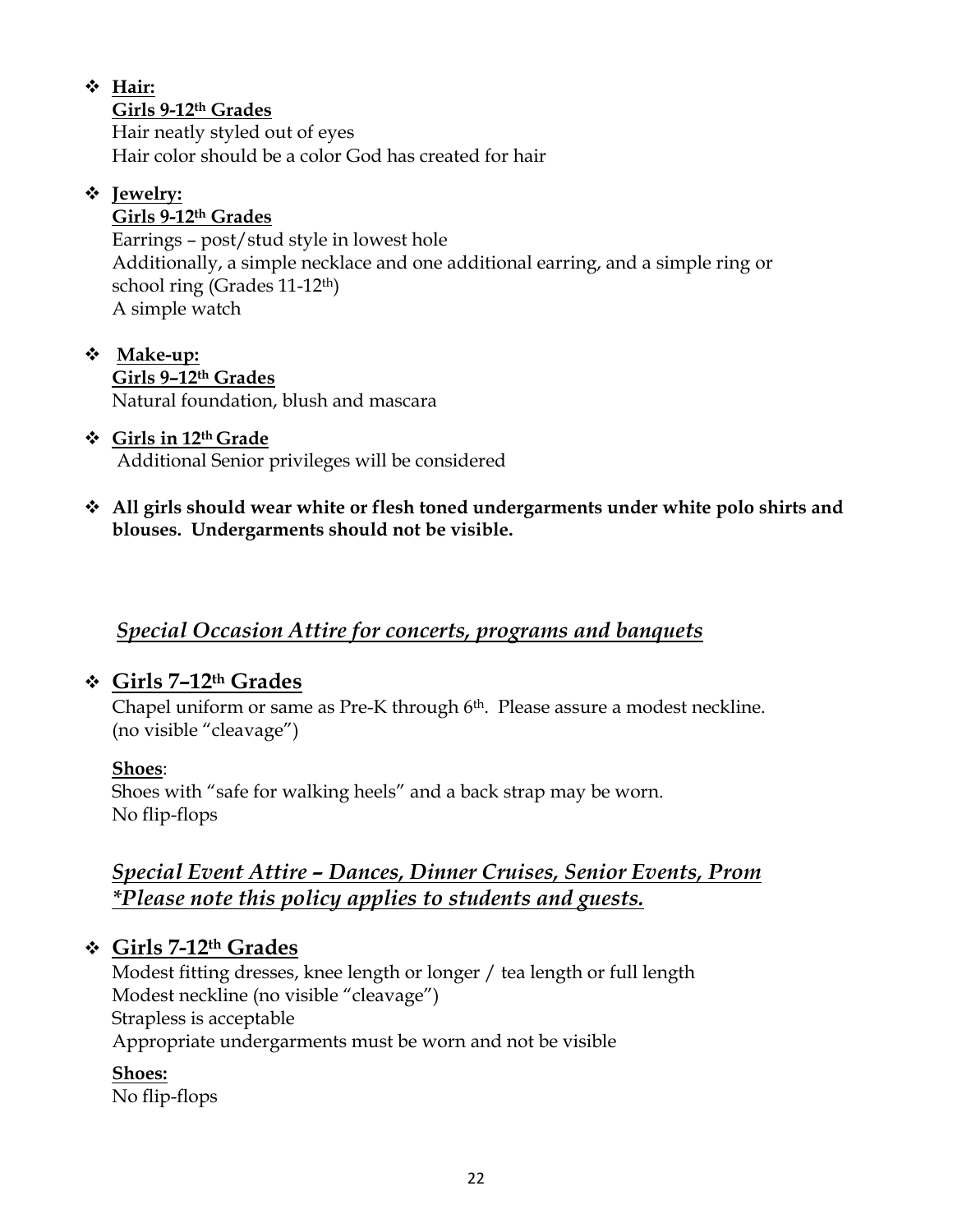#### **Senior Event, Prom – Grade 12**

Formal attire with same requirements as Special Events

#### **Baccalaureate Service – Grade 12**

Modest fitting knee length white dress No cleavage or visible undergarments Slips are required

#### **Shoes**:

White shoes with backs or back straps, no flip-flops

#### **Commencement – Grade 12**

Same as Baccalaureate Service to be worn with Grace Classical Academy Cap and Gown Conservative earrings and necklace

#### **Boys K-6th Grades (Grammar School Attire)**

#### **Chapel Attire**

White oxford shirt (long or short sleeves) Lands' End White Plaid tie Lands' End navy slacks or shorts with a black or navy belt

#### **Daily Attire**

Lands' End evergreen polo, light blue, or white polo (long or short sleeves) or white turtleneck Lands' End navy slacks or shorts with a black belt White or navy socks Ankle socks acceptable with tennis shoes only

#### **Shoes:**

 Shoes must tie near the ankle for safety Plain white, navy, or black low cut tennis shoes with white or matching laces Dark brown or black leather type shoes with laces also permitted No "slip on" shoes such as "Docksiders" or "Sperry"

#### **Boys P.E. Uniforms**

Students in grades K-6 are required to purchase a P.E. uniform from Land's End and will wear P.E. uniforms to school on their scheduled P.E. day. The uniform includes a gray t-shirt, Evergreen or navy sweatpants, mesh shorts or track pants. A modest fit is required. Uniform may be accompanied by an Evergreen or navy crew sweatshirt or hooded pullover sweatshirt on cooler weather days. Students must wear tennis shoes with athletic socks.

#### **Hair:**

#### **Boys K-6th Grades**

 Hair neatly styled out of eyes Hair color should be a color God has created for hair

#### **Jewelry:**

**Boys K-6th Grades**  A simple watch is acceptable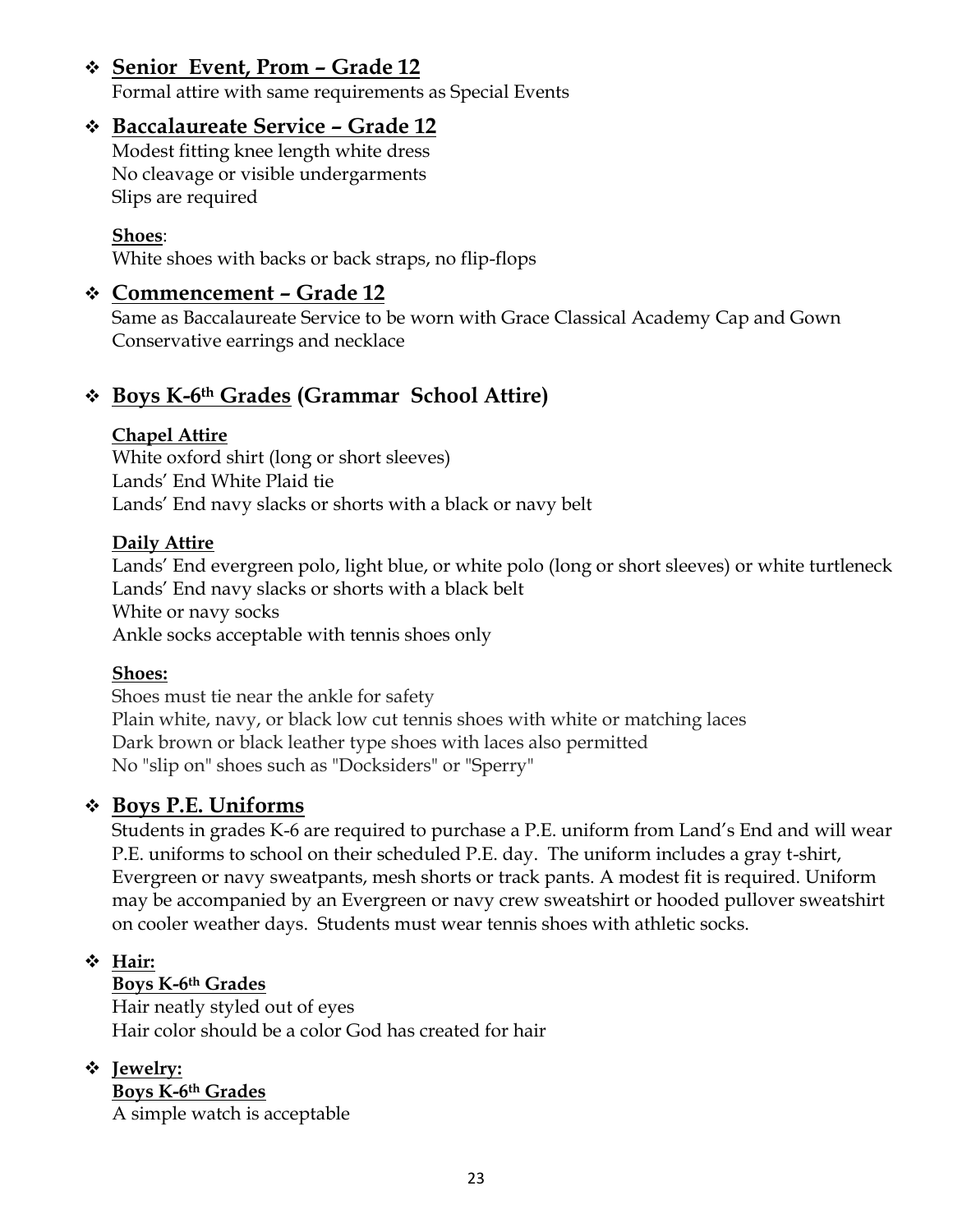#### *Special Occasion Attire for concerts, programs and banquets*

#### **Boys Pre-K through 6th Grades**

Chapel uniforms or solid dress shirt with tie Solid slacks with a belt, no shorts

#### **Shoes:**

Dress shoes preferred

#### **6th Grade Graduation (Graduates)**

Chapel uniform or solid dress shirt with tie Slacks required, no shorts.

#### **Shoes:**

Dress shoes are required with dark socks.

#### **Boys 7-8th Grades (Logic School Attire)**

#### **Chapel Attire**

Lands' End white oxford shirt (long or short sleeves) Lands' End White Plaid tie Khaki slacks with brown belt

#### **Daily Attire**

Lands' End white or light blue oxford shirt (long or short sleeves) Lands' End Evergreen, classic navy or white polo shirt (long or short sleeves) Khaki slacks with brown belt White, brown or tan socks

#### **Shoes:**

Dark brown or tan leather type shoes that tie or loafer style

#### **Boys 7-8th Grade P.E. Uniforms**

Students in grades 7-8 are required to purchase a P.E. uniform from Land's End and to bring the P.E. uniform to change before P.E. class. The uniform includes a gray t-shirt, Evergreen or navy sweatpants, mesh shorts or track pants. A modest fit is required. Uniform may be accompanied by an Evergreen or navy crew sweatshirt or hooded pullover sweatshirt on cooler weather days. Students should wear tennis shoes with athletic socks.

#### **Hair:**

#### **Boys 7-8th Grades**

 Neatly trimmed, styled out of eyes Hair color should be a color God has created for hair No facial hair – clean shaven

#### **Jewelry: Boys 7-8th Grades**  A simple watch is acceptable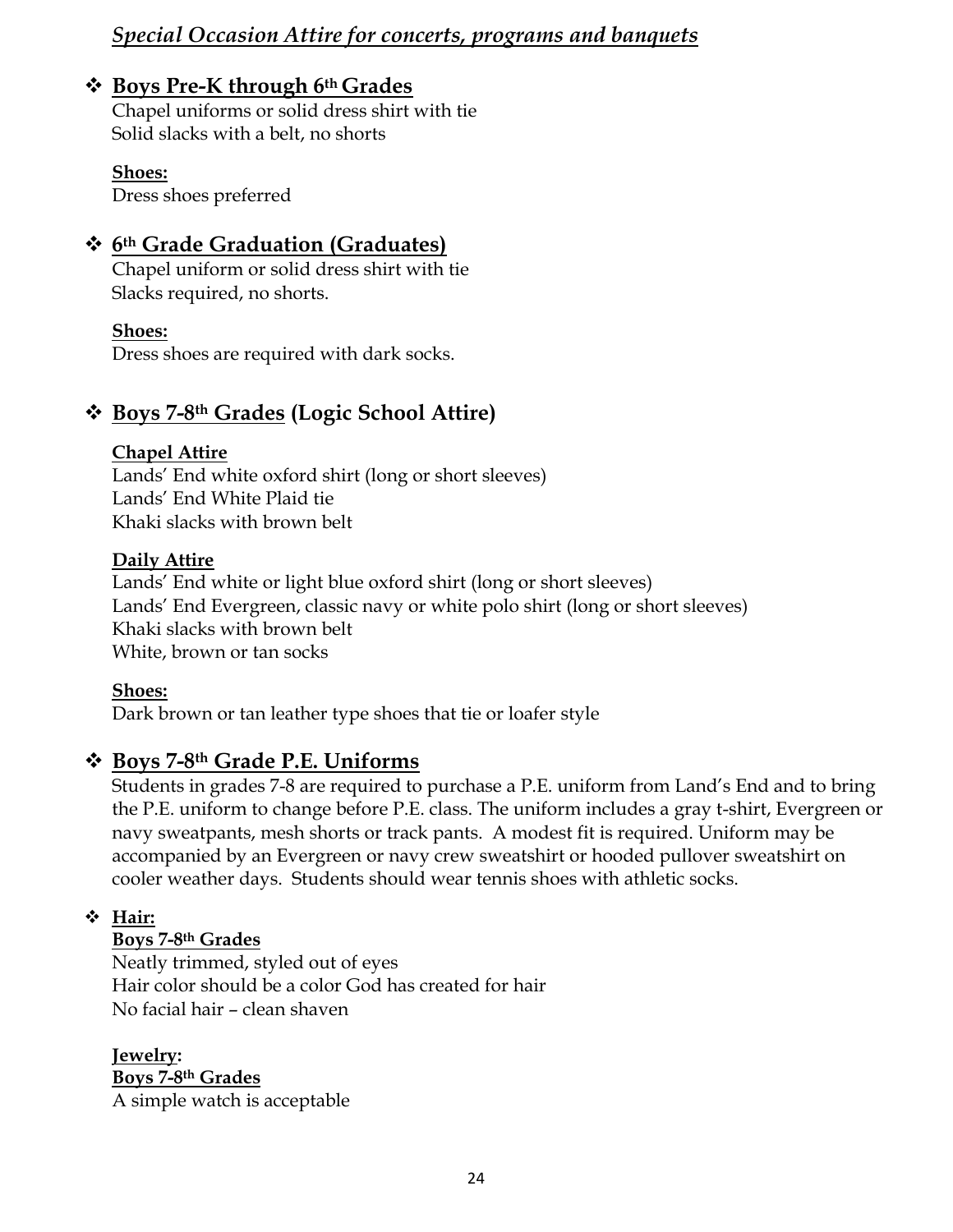#### *Special Occasion Attire for concerts, programs, and banquets*

#### **Boys 7–8th Grades**

Chapel uniform or Solid dress shirt with tie Solid slacks with belt, no shorts

#### **Shoes:**

School or dress shoes with dark socks

#### **Boys 9-12th Grades (Rhetoric School Attire)**

#### **Chapel Attire**

White oxford shirt (long or short sleeves) Lands' End White Plaid tie Khaki slacks with brown belt

#### **Daily Attire:**

Lands' End white or light blue oxford shirt (long or short sleeves) Lands' End Evergreen, classic navy, light blue, or white polo shirt (long or short sleeves) Khaki slacks with brown belt White, brown, or tan socks

#### **Shoes:**

Dark brown or tan leather-type shoes that tie or loafer style

#### **Hair:**

#### **Boys 9-12th Grades**

 Neatly trimmed, styled out of eyes Hair color should be a color God has created for hair No facial hair – clean shaven

#### **Jewelry:**

**Boys 9-12th Grades**

A watch and a school ring

#### *Special Occasion Attire for concerts, programs, and banquets*

#### **Boys 9–12th Grades**

Chapel uniform Solid dress shirt with tie Solid slacks with belt, no shorts

#### **Shoes:**

School or dress shoes with dark socks